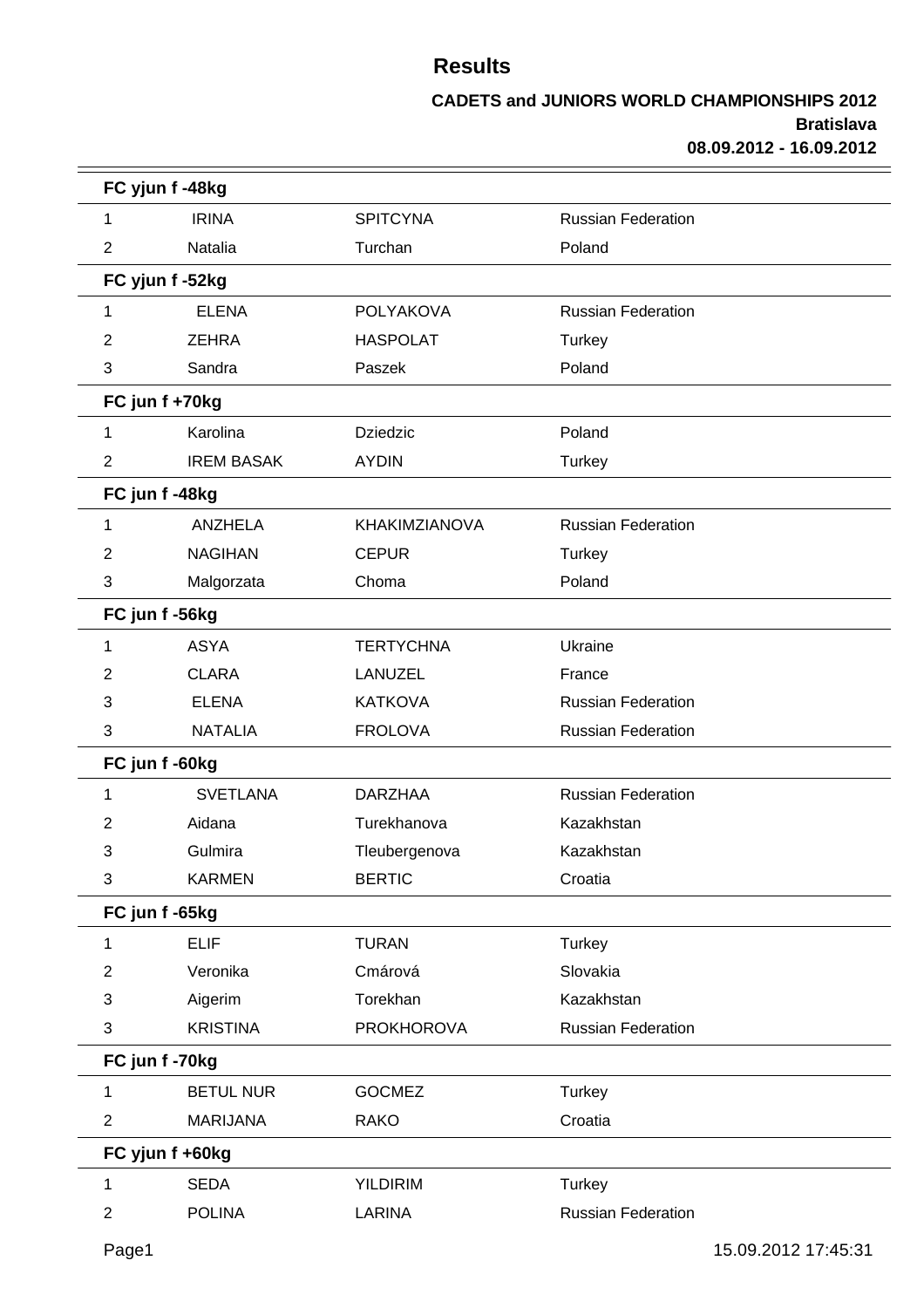| 3              | <b>KRISTINA</b>  | <b>BORAS</b>      | Bosnia and Herzegovina    |  |
|----------------|------------------|-------------------|---------------------------|--|
| 3              | Lulu             | Smith             | South Afrika              |  |
|                | FC yjun f -56kg  |                   |                           |  |
| 1              | <b>NAGIHAN</b>   | <b>KALYONCU</b>   | Turkey                    |  |
| 2              | <b>DARIA</b>     | <b>PALUDY</b>     | <b>Russian Federation</b> |  |
| 3              | <b>SOFIYA</b>    | ABRAAMYAN         | <b>Russian Federation</b> |  |
|                | FC yjun m +81kg  |                   |                           |  |
| 1              | micheal          | caswell           | Ireland                   |  |
| 2              | <b>GLEB</b>      | <b>POPOV</b>      | <b>Russian Federation</b> |  |
| 3              | Aleksander       | Stawirej          | Poland                    |  |
|                | FC yjun m -42kg  |                   |                           |  |
| 1              | <b>MALIK</b>     | <b>SAIDOV</b>     | <b>Russian Federation</b> |  |
| $\overline{2}$ | <b>ANAR</b>      | <b>MAMMADOV</b>   | Azerbaijan                |  |
|                | FC yjun m -45kg  |                   |                           |  |
| 1              | <b>MAKSIM</b>    | <b>KRYTCIN</b>    | <b>Russian Federation</b> |  |
| $\overline{2}$ | <b>ARTEM</b>     | <b>RAKHIMOV</b>   | <b>Russian Federation</b> |  |
|                | FC yjun m -48kg  |                   |                           |  |
| 1              | <b>DENIS</b>     | <b>POLESHCHUK</b> | <b>Russian Federation</b> |  |
| 2              | <b>RASHID</b>    | <b>SALIKHOV</b>   | <b>Russian Federation</b> |  |
| 3              | Peter            | Zatroch           | Slovakia                  |  |
|                | FC yjun m -51kg  |                   |                           |  |
| 1              | <b>SHAMIL</b>    | SOLTANBEKOV       | <b>Russian Federation</b> |  |
| 2              | <b>OMER KAAN</b> | <b>NEMUTLU</b>    | <b>Turkey</b>             |  |
| 3              | Damian           | Skoczylas         | Poland                    |  |
| 3              | <b>JAROSLAV</b>  | ABRAMOV           | <b>Russian Federation</b> |  |
|                | FC yjun m -54kg  |                   |                           |  |
| 1              | <b>DMITRY</b>    | AVERYANOV         | <b>Russian Federation</b> |  |
| 2              | <b>SALIM</b>     | <b>KADYROV</b>    | <b>Russian Federation</b> |  |
| 3              | <b>MYKHAILO</b>  | <b>MAUER</b>      | Ukraine                   |  |
| 3              | Sebastian        | Bytyqi            | Czech Republik            |  |
|                | FC yjun m -57kg  |                   |                           |  |
| 1              | <b>YURY</b>      | <b>KONIKOV</b>    | <b>Russian Federation</b> |  |
| $\overline{2}$ | <b>ARTUR</b>     | <b>DOLGANOV</b>   | <b>Russian Federation</b> |  |
| 3              | ANDRÉ            | <b>SANTOS</b>     | Portugal                  |  |
| 3              | <b>KAMRAN</b>    | <b>BAYRAMOV</b>   | Azerbaijan                |  |
|                |                  |                   |                           |  |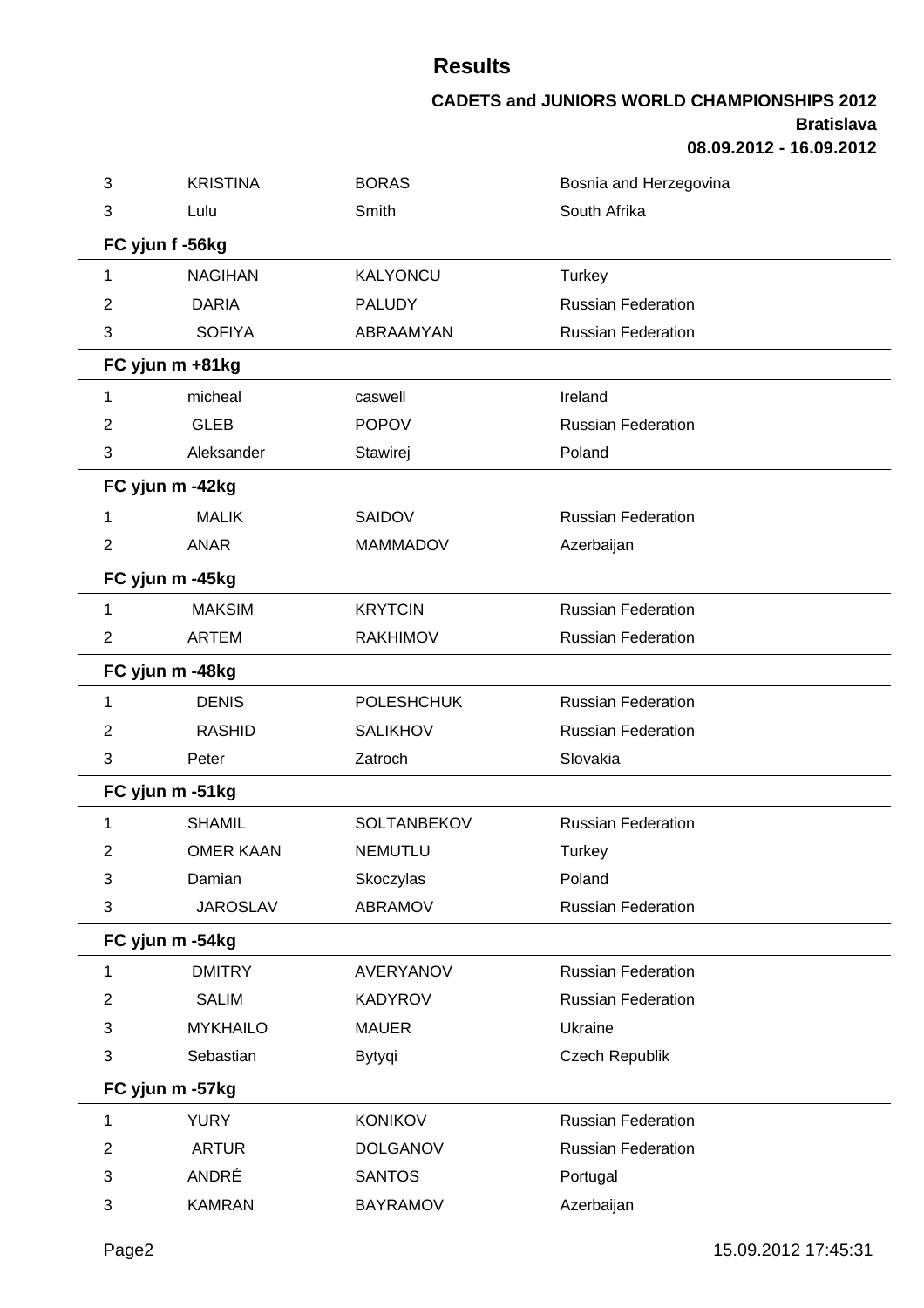| FC yjun m -60kg |                    |                    |                           |
|-----------------|--------------------|--------------------|---------------------------|
| 1               | <b>ROMAN</b>       | <b>ALYMOV</b>      | <b>Russian Federation</b> |
| 2               | <b>DMITRY</b>      | <b>BOLDOV</b>      | <b>Russian Federation</b> |
| 3               | <b>DENYS</b>       | <b>DYRENKO</b>     | Ukraine                   |
| 3               | <b>SELMIR</b>      | <b>DELIC</b>       | Bosnia and Herzegovina    |
|                 | FC yjun m -63,5kg  |                    |                           |
| 1               | <b>VADIM</b>       | <b>UVAROV</b>      | <b>Russian Federation</b> |
| 2               | <b>ALEXANDR</b>    | TIMOFEEV-KARAKOZOV | <b>Russian Federation</b> |
| 3               | Johan              | Medina             | Venezuela                 |
| 3               | Marcin             | <b>Skrzek</b>      | Poland                    |
| FC yjun m -67kg |                    |                    |                           |
| 1               | <b>VLADIMIR</b>    | <b>ANTONYAN</b>    | <b>Russian Federation</b> |
| 2               | <b>MIKHAIL</b>     | <b>ASTANIN</b>     | <b>Russian Federation</b> |
| 3               | <b>IZZET</b>       | <b>ARABACI</b>     | <b>Turkey</b>             |
| 3               | Igor               | Ciastko            | Poland                    |
| FC yjun m -71kg |                    |                    |                           |
| 1               | <b>SERGEI</b>      | <b>STROMKOV</b>    | <b>Russian Federation</b> |
| 2               | <b>VLADIMIR</b>    | <b>MOROZOV</b>     | <b>Russian Federation</b> |
| 3               | Jurgens            | Bence              | South Afrika              |
| 3               | Alexander          | <b>Balás</b>       | Slovakia                  |
| FC yjun m -75kg |                    |                    |                           |
| 1               | <b>ARMAN</b>       | <b>EGANYAN</b>     | <b>Russian Federation</b> |
| 2               | <b>KHALITASHAB</b> | <b>DZAUROV</b>     | <b>Russian Federation</b> |
| FC yjun m -81kg |                    |                    |                           |
| 1               | Edgar              | Liman              | Lithuania                 |
| $\overline{2}$  | VLADYSLAV          | <b>REVUTSKYY</b>   | Ukraine                   |
| FC jun m +91kg  |                    |                    |                           |
| 1               | <b>ANTON</b>       | <b>SUCHKOV</b>     | <b>Russian Federation</b> |
| $\overline{2}$  | <b>UMIT</b>        | <b>USUL</b>        | <b>Turkey</b>             |
| FC jun m -51kg  |                    |                    |                           |
| 1               | <b>NURADIL</b>     | <b>BIYMURZAEV</b>  | <b>Russian Federation</b> |
| $\overline{2}$  | Nurdilda           | Yeraliyev          | Kazakhstan                |
| FC jun m -54kg  |                    |                    |                           |
| 1               | <b>ABDULHAMIT</b>  | <b>EROL</b>        | Turkey                    |
| $\overline{2}$  | ALDYN-KHEREL       | <b>USPUN</b>       | <b>Russian Federation</b> |
|                 |                    |                    |                           |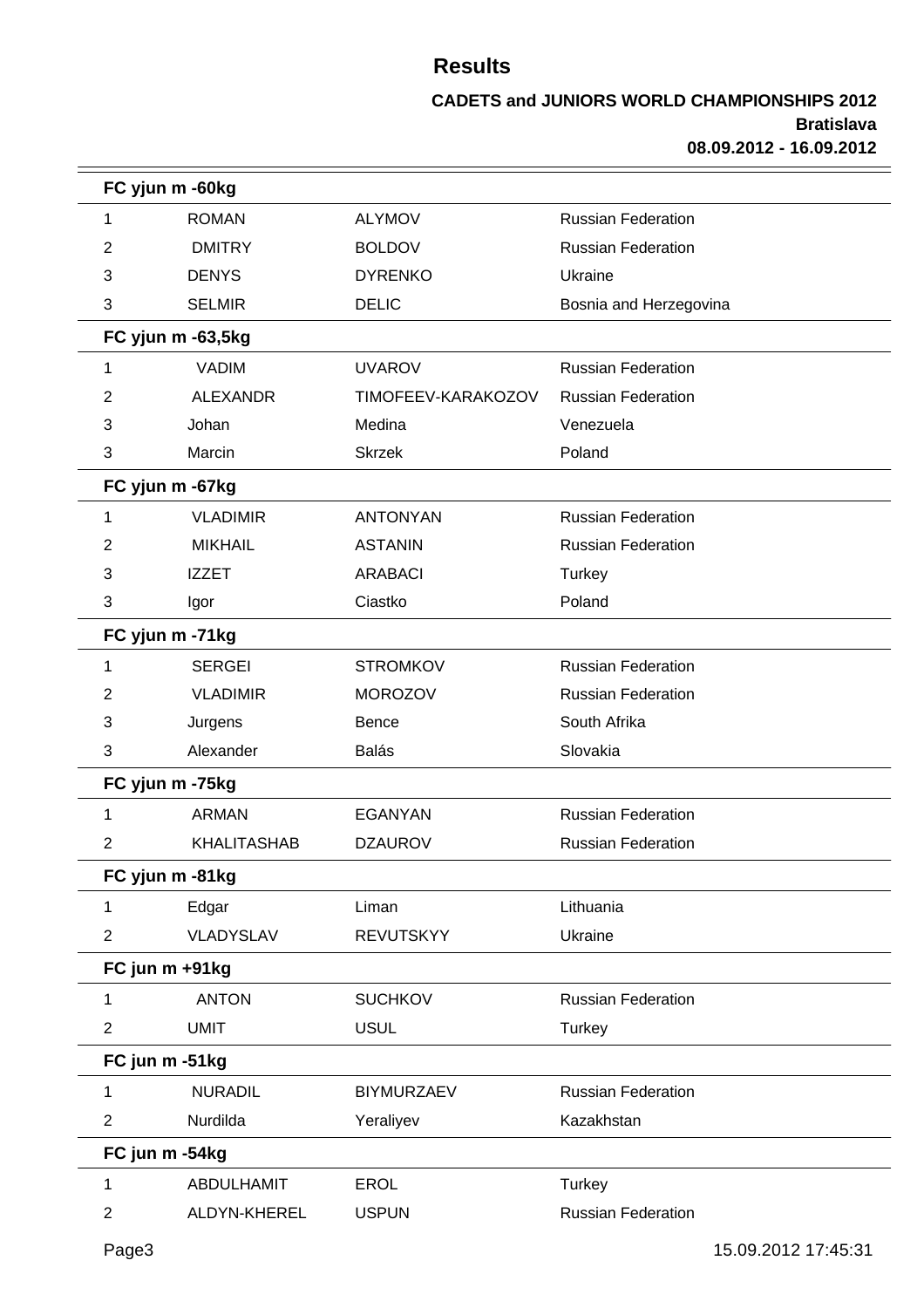| 3              | Alisher          | Kabdiyanov        | Kazakhstan                |  |
|----------------|------------------|-------------------|---------------------------|--|
| 3              | <b>MAXIM</b>     | <b>BRYUKHANOV</b> | <b>Russian Federation</b> |  |
|                | FC jun m -57kg   |                   |                           |  |
| 1              | Zhaslan          | Neyhimov          | Kazakhstan                |  |
| 2              | <b>MAGOMED</b>   | SAIDOV            | <b>Russian Federation</b> |  |
| 3              | <b>DANIIL</b>    | <b>BOROZDIN</b>   | <b>Russian Federation</b> |  |
| 3              | Tangatar         | Khamitov          | Kazakhstan                |  |
|                | FC jun m -60kg   |                   |                           |  |
| 1              | <b>OLEG</b>      | <b>EVDOKIMOV</b>  | <b>Russian Federation</b> |  |
| 2              | Aidarkhan        | Nukanov           | Kazakhstan                |  |
| 3              | <b>BURAK</b>     | <b>KOCATURK</b>   | <b>Turkey</b>             |  |
| 3              | Jan              | Lodzik            | Poland                    |  |
|                | FC jun m -63,5kg |                   |                           |  |
| 1              | <b>RUSLAN</b>    | <b>MAMEDOV</b>    | <b>Russian Federation</b> |  |
| 2              | Timur            | Semigullin        | <b>Russian Federation</b> |  |
| 3              | Timur            | Khamzin           | Kazakhstan                |  |
| 3              | Michal           | Muszynski         | Poland                    |  |
|                | FC jun m -67kg   |                   |                           |  |
| 1              | <b>SHAMIL</b>    | <b>KHEZH</b>      | <b>Russian Federation</b> |  |
| 2              | Allabergen       | Kaisa             | Kazakhstan                |  |
| 3              | Yeraly           | Sydiyk            | Kazakhstan                |  |
| 3              | dylan            | moran             | Ireland                   |  |
|                | FC jun m -71kg   |                   |                           |  |
| 1              | <b>SERGEY</b>    | <b>SAKOVICH</b>   | <b>Russian Federation</b> |  |
| $\overline{2}$ | Marcin           | <b>Dziadek</b>    | Poland                    |  |
| 3              | <b>HAKAN</b>     | <b>KARA</b>       | <b>Turkey</b>             |  |
| 3              | Linards          | Pozdisevs         | Latvia                    |  |
|                | FC jun m -75kg   |                   |                           |  |
| 1              | <b>VITALI</b>    | <b>SAKOVICH</b>   | <b>Russian Federation</b> |  |
| $\overline{c}$ | Robert           | Rácz              | Slovakia                  |  |
| 3              | <b>CAFER</b>     | <b>SEVINDIK</b>   | <b>Turkey</b>             |  |
| 3              | <b>OLEG</b>      | <b>ERMOLENKO</b>  | <b>Russian Federation</b> |  |
|                | FC jun m -81kg   |                   |                           |  |
| 1              | <b>UMALAT</b>    | <b>GALAEV</b>     | <b>Russian Federation</b> |  |
| $\overline{c}$ | <b>RADZH</b>     | <b>ASHIROV</b>    | Russian Federation        |  |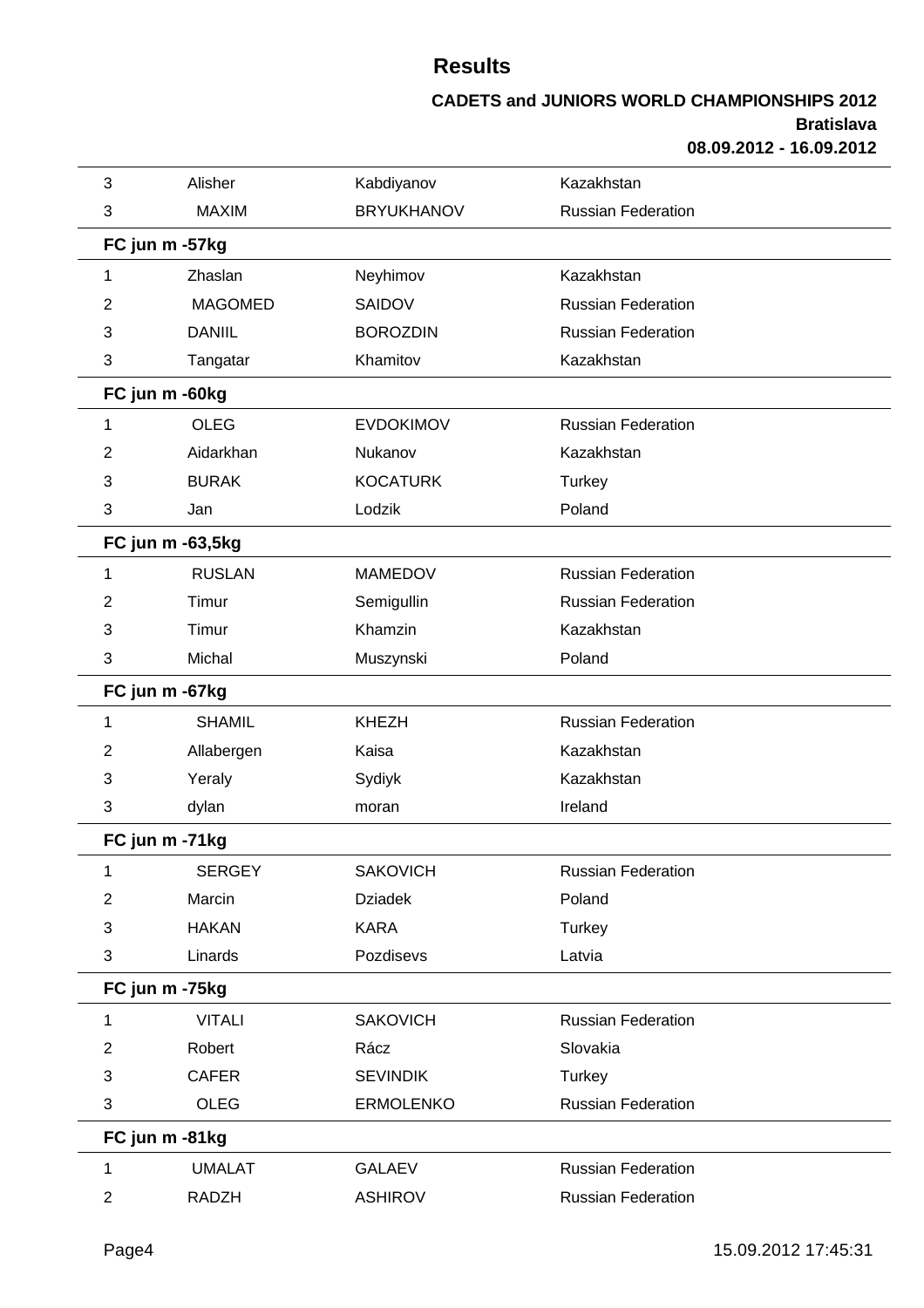| 3               | Miroslav         | Lamanec             | Slovakia                  |
|-----------------|------------------|---------------------|---------------------------|
| 3               | <b>AYKUT</b>     | <b>TONKAL</b>       | <b>Turkey</b>             |
| FC jun m -86kg  |                  |                     |                           |
| 1               | <b>ISLAM</b>     | <b>MUTALIEV</b>     | <b>Russian Federation</b> |
| 2               | <b>PETR</b>      | <b>EFIMOV</b>       | <b>Russian Federation</b> |
| 3               | <b>MATEO</b>     | PANŽIC              | Croatia                   |
| 3               | Engin            | Dogunc              | <b>Turkey</b>             |
| FC jun m -91kg  |                  |                     |                           |
| 1               | Caner            | Demir               | Germany                   |
| 2               | Deniz            | Isik                | <b>Turkey</b>             |
| 3               | <b>MARK</b>      | <b>KIRIENKO</b>     | <b>Russian Federation</b> |
| 3               | Yerdaulet        | Zhenis              | Kazakhstan                |
| LK yjun f +60kg |                  |                     |                           |
| 1               | Dragana          | Sretenovic          | Serbia                    |
| 2               | <b>VIKTORIIA</b> | <b>TOSHKINA</b>     | <b>Russian Federation</b> |
| 3               | <b>BEATRIZ</b>   | <b>PEREIRA</b>      | Portugal                  |
| 3               | Dorina           | Jorcsák             | Hungary                   |
| LK yjun f-48kg  |                  |                     |                           |
| 1               | Fabiana          | Bytyqi              | Czech Republik            |
| $\overline{2}$  | <b>LIUBOV</b>    | SOSENKOVA           | <b>Russian Federation</b> |
| LK yjun f -52kg |                  |                     |                           |
| 1               | Saida            | <b>Bukvic</b>       | Serbia                    |
| 2               | <b>FILIPA</b>    | <b>FONSECA</b>      | Portugal                  |
| 3               | <b>MILENA</b>    | ABDULLAEVA          | <b>Russian Federation</b> |
| 3               | <b>DARIA</b>     | <b>MERLINA</b>      | <b>Russian Federation</b> |
| LK yjun f -56kg |                  |                     |                           |
| 1               | <b>NAPISAT</b>   | <b>KOYSUITANOVA</b> | <b>Russian Federation</b> |
| 2               | Fruzsina         | Ébelle              | Hungary                   |
| 3               | Marija           | Matanovic           | Bosnia and Herzegovina    |
| 3               | Harisa           | Mudrov              | Bosnia and Herzegovina    |
| LK yjun f -60kg |                  |                     |                           |
| 1               | <b>SARA</b>      | <b>ALMEIDA</b>      | Portugal                  |
| $\overline{c}$  | <b>PATIMAT</b>   | AKHMEDOVA           | <b>Russian Federation</b> |
| LK jun f +70kg  |                  |                     |                           |
| 1               | <b>ADNA</b>      | <b>STAMBOLC</b>     | Bosnia and Herzegovina    |
|                 |                  |                     |                           |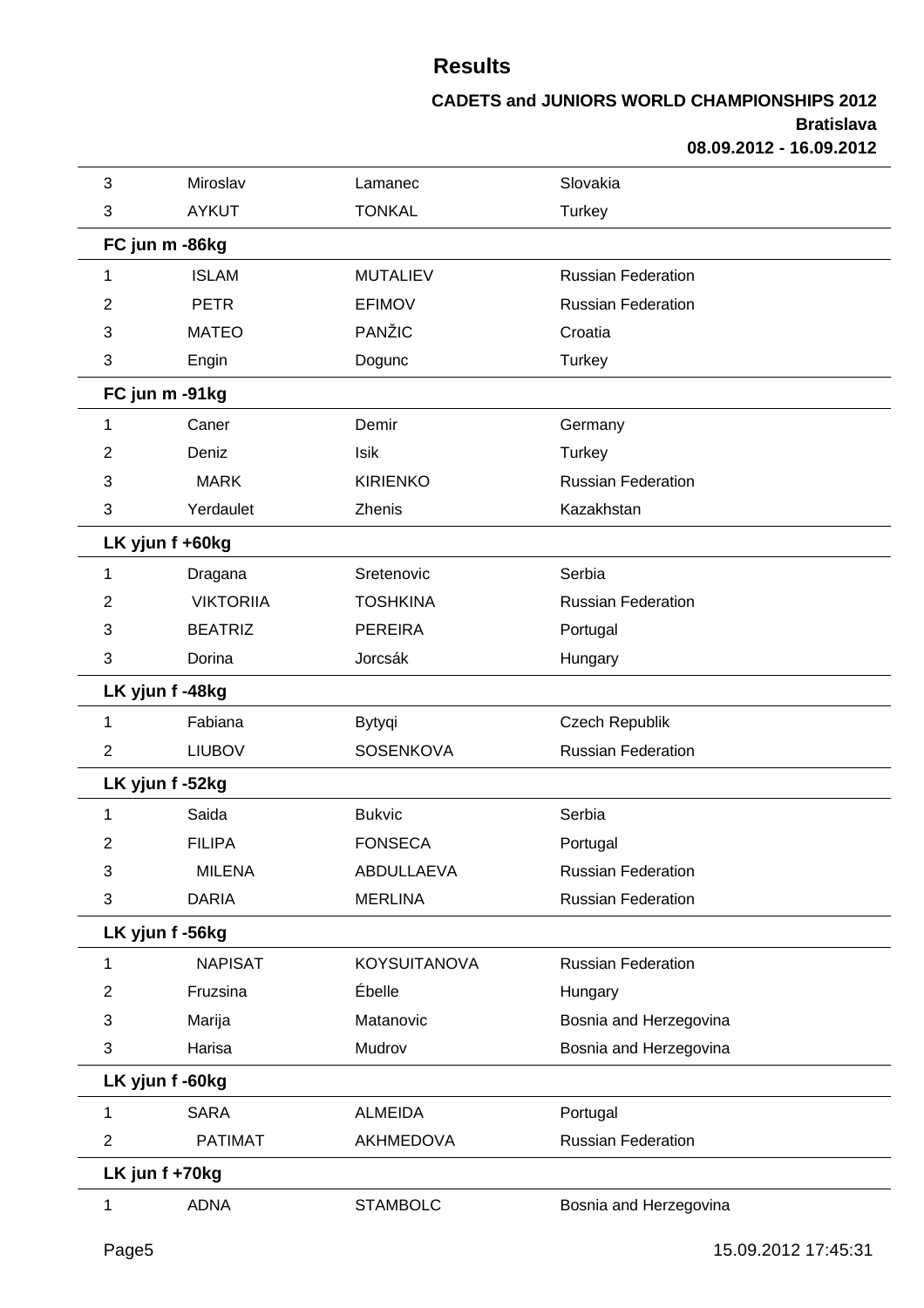| $\overline{2}$ | <b>TEA SCANIA</b> | <b>DJAKIC</b>       | Croatia                   |                     |
|----------------|-------------------|---------------------|---------------------------|---------------------|
|                | LK jun f-48kg     |                     |                           |                     |
| 1              | <b>OLGA</b>       | <b>ALEKSEEVA</b>    | <b>Russian Federation</b> |                     |
| 2              | Edyta             | Mezyk               | Poland                    |                     |
| 3              | Anna              | Kyryliuk            | Ukraine                   |                     |
|                | LK jun f-52kg     |                     |                           |                     |
| 1              | <b>LOLA</b>       | <b>TURGUNOVA</b>    | <b>Russian Federation</b> |                     |
| $\overline{2}$ | Dominika          | Parcová             | Slovakia                  |                     |
|                | LK jun f-56kg     |                     |                           |                     |
| 1              | Ajla              | Lukac               | Serbia                    |                     |
| 2              | <b>OLESYA</b>     | <b>BOLOCHENKOVA</b> | <b>Russian Federation</b> |                     |
|                | LK jun f-60kg     |                     |                           |                     |
| 1              | Milena            | Svonja              | Serbia                    |                     |
| 2              | <b>ELENA</b>      | <b>MASKARIN</b>     | Croatia                   |                     |
|                | LK jun f -65kg    |                     |                           |                     |
| 1              | <b>ALEKSANDRA</b> | <b>KOROLEVA</b>     | <b>Russian Federation</b> |                     |
| $\overline{c}$ | Anna              | Smihulová           | Slovakia                  |                     |
|                | LK yjun m +81kg   |                     |                           |                     |
| 1              | Srdjan            | Aleksic             | Serbia                    |                     |
| 2              | <b>STANISLAV</b>  | <b>EFREMOV</b>      | <b>Russian Federation</b> |                     |
|                | LK yjun m -42kg   |                     |                           |                     |
|                | <b>ANTON</b>      | <b>SALCHAK</b>      | <b>Russian Federation</b> |                     |
| 2              | <b>GADZHI</b>     | <b>GAMZATOV</b>     | <b>Russian Federation</b> |                     |
|                | LK yjun m -45kg   |                     |                           |                     |
| 1              | <b>SHORAAN</b>    | <b>OORZHAK</b>      | <b>Russian Federation</b> |                     |
| $\overline{2}$ | <b>ALEXANDER</b>  | <b>LEPIKHOV</b>     | <b>Russian Federation</b> |                     |
|                | LK yjun m -48kg   |                     |                           |                     |
| 1              | <b>ALDYN</b>      | <b>KUDER</b>        | <b>Russian Federation</b> |                     |
| 2              | <b>RAMIRO</b>     | KARABANENKO         | <b>Russian Federation</b> |                     |
| 3              | <b>IPATII</b>     | <b>DENIS</b>        | Moldavia                  |                     |
| 3              | Stefan            | Gavrilovic          | Serbia                    |                     |
|                | LK yjun m -51kg   |                     |                           |                     |
| 1              | <b>IBRAM</b>      | KHALIRBAGINOV       | <b>Russian Federation</b> |                     |
| 2              | <b>ZOHRAB</b>     | <b>AZIMOV</b>       | Azerbaijan                |                     |
| 3              | <b>NIKITA</b>     | <b>KULIKOV</b>      | <b>Russian Federation</b> |                     |
| Page6          |                   |                     |                           | 15.09.2012 17:45:31 |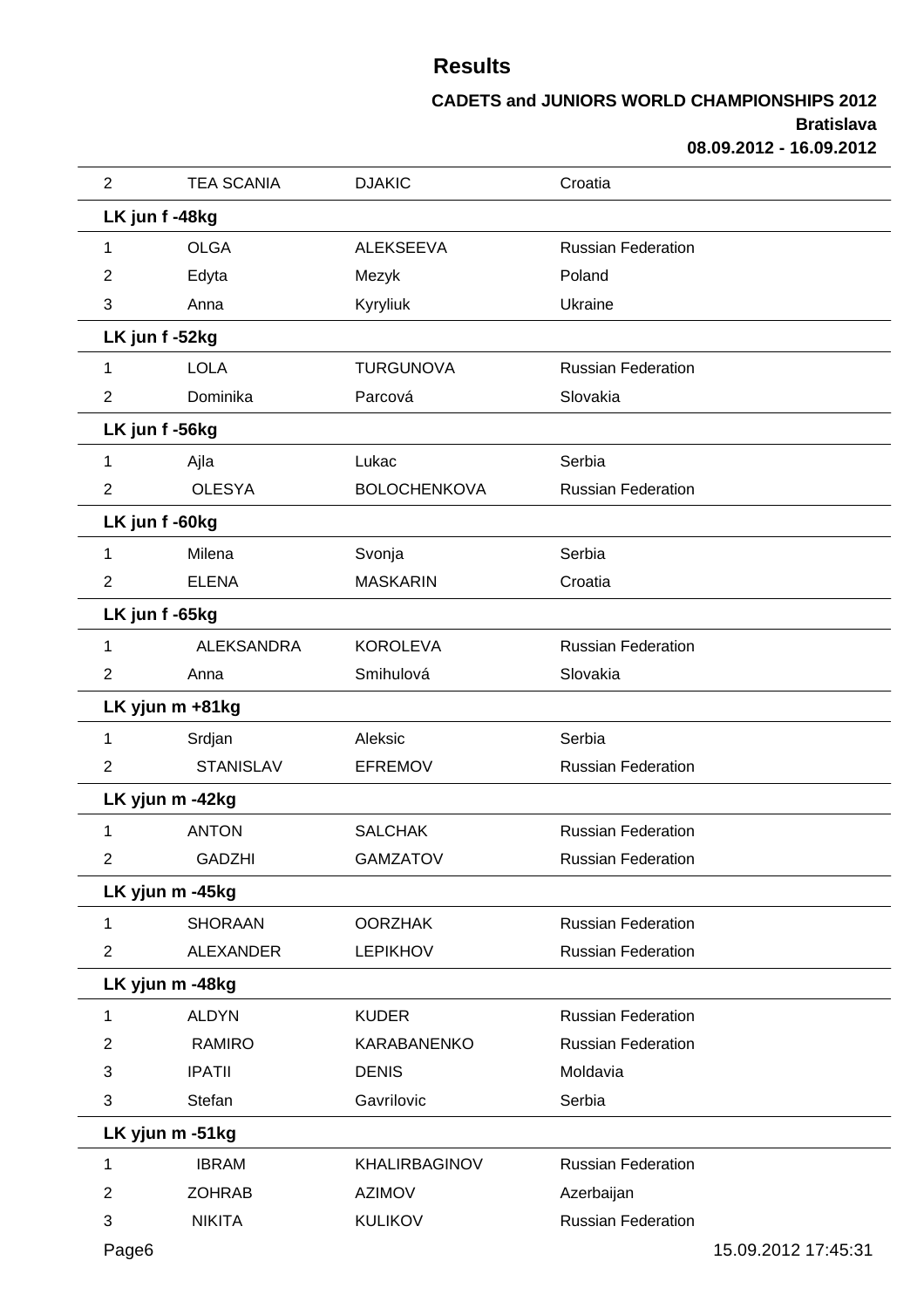|   | LK yjun m -54kg   |                    |                           |  |
|---|-------------------|--------------------|---------------------------|--|
| 1 | <b>TIMUR</b>      | <b>MUSAEV</b>      | <b>Russian Federation</b> |  |
| 2 | <b>VICTOR</b>     | <b>LOBYNTSEV</b>   | <b>Russian Federation</b> |  |
| 3 | <b>BRUNO</b>      | <b>SALVATERRA</b>  | Portugal                  |  |
| 3 | <b>SARKHAN</b>    | <b>ASGAROV</b>     | Azerbaijan                |  |
|   | LK yjun m -57kg   |                    |                           |  |
| 1 | <b>EVGENY</b>     | <b>KUCHENEV</b>    | <b>Russian Federation</b> |  |
| 2 | PARVIZ            | <b>IBADULLAYEV</b> | Azerbaijan                |  |
| 3 | <b>FREDERICO</b>  | <b>CORDEIRO</b>    | Portugal                  |  |
| 3 | <b>YURII</b>      | <b>ROSCHIN</b>     | Ukraine                   |  |
|   | LK yjun m -60kg   |                    |                           |  |
| 1 | <b>DANIIL</b>     | <b>ROSLIAK</b>     | <b>Russian Federation</b> |  |
| 2 | <b>MAKSIM</b>     | <b>SHIKHOV</b>     | <b>Russian Federation</b> |  |
| 3 | <b>NIJAT</b>      | <b>VELIYEV</b>     | Azerbaijan                |  |
| 3 | <b>GADIM</b>      | <b>MAMMADLI</b>    | Azerbaijan                |  |
|   | LK yjun m -63,5kg |                    |                           |  |
| 1 | Luka              | Spremo             | Serbia                    |  |
| 2 | <b>ALEXEY</b>     | <b>KOLESNIKOV</b>  | <b>Russian Federation</b> |  |
| 3 | Matt              | McMeeking          | New Zealand               |  |
| 3 | GONÇALO           | <b>JESUS</b>       | Portugal                  |  |
|   | LK yjun m -67kg   |                    |                           |  |
| 1 | ANDRÉ             | <b>MARTINS</b>     | Portugal                  |  |
| 2 | <b>SANDRO</b>     | <b>POLETAN</b>     | Bosnia and Herzegovina    |  |
| 3 | <b>SAVELII</b>    | <b>KRIVONOSOV</b>  | <b>Russian Federation</b> |  |
| 3 | Marko             | Mernak             | Slovakia                  |  |
|   | LK yjun m -71kg   |                    |                           |  |
| 1 | <b>EMIL</b>       | <b>MOVSUMZADE</b>  | Azerbaijan                |  |
| 2 | Gregory           | Gans               | South Afrika              |  |
| 3 | Ádám              | Gózon              | Hungary                   |  |
| 3 | devid             | kajevic            | Montenegro                |  |
|   | LK yjun m -81kg   |                    |                           |  |
| 1 | Mensur            | Muric              | Montenegro                |  |
| 2 | <b>MIKHAIL</b>    | <b>NAVALNEV</b>    | <b>Russian Federation</b> |  |
| 3 | Jovan             | Andjelic           | Serbia                    |  |
| 3 | <b>ANDREI</b>     | <b>POGODIN</b>     | Russian Federation        |  |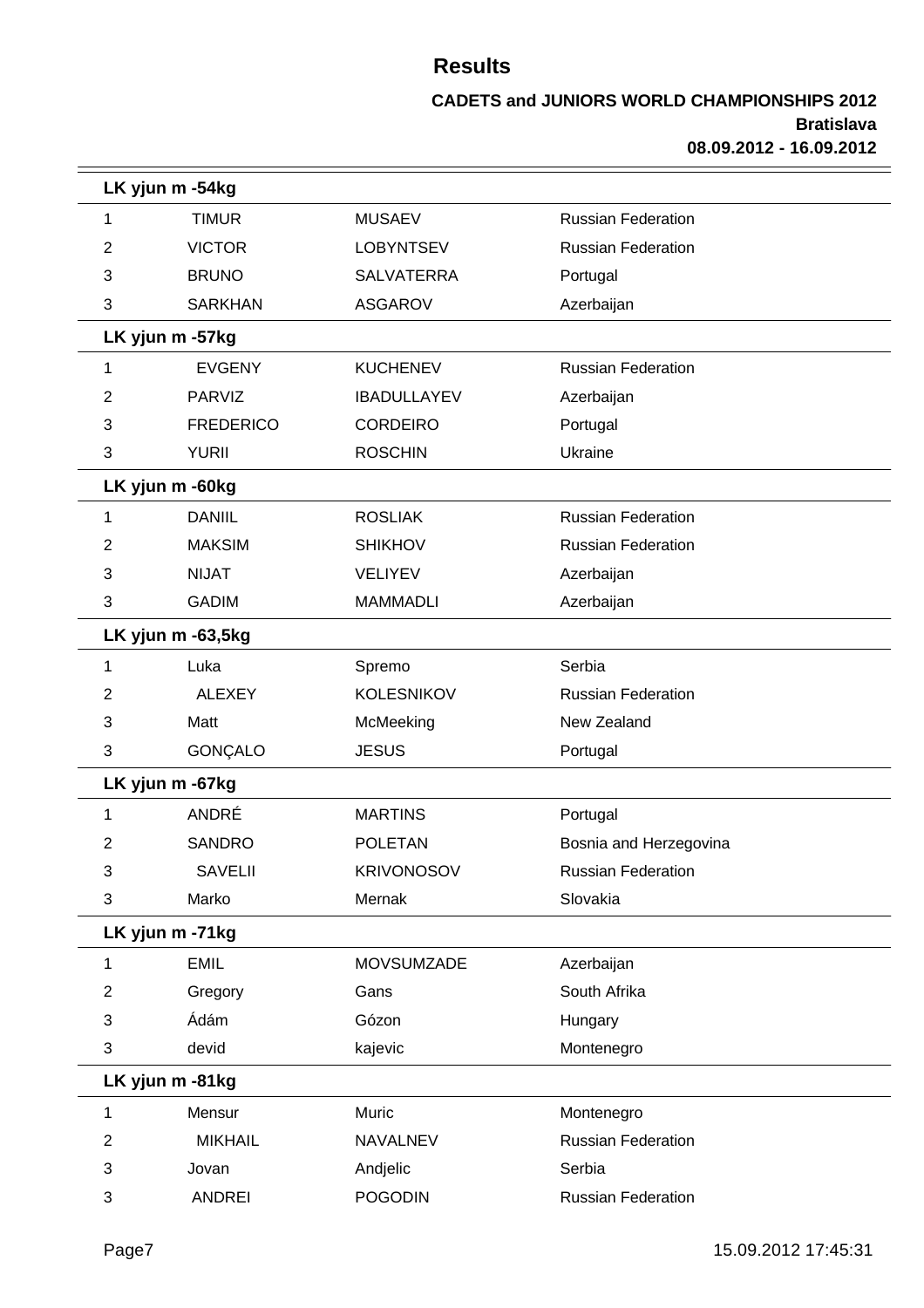|   | LK jun m +91kg   |                 |                           |  |
|---|------------------|-----------------|---------------------------|--|
| 1 | <b>ANTONIO</b>   | <b>PLAZIBAT</b> | Croatia                   |  |
| 2 | Mihajlo          | Kecojevic       | Serbia                    |  |
| 3 | <b>EDUARD</b>    | <b>KOROTKOV</b> | <b>Russian Federation</b> |  |
|   | LK jun m -51kg   |                 |                           |  |
| 1 | <b>KEZHIK</b>    | <b>MONGUSH</b>  | <b>Russian Federation</b> |  |
| 2 | <b>SASHO</b>     | <b>PETROV</b>   | <b>Bulgaria</b>           |  |
| 3 | <b>JEYHUN</b>    | <b>NOVRUZOV</b> | Azerbaijan                |  |
| 3 | Yerlan           | Shagban         | Kazakhstan                |  |
|   | LK jun m -54kg   |                 |                           |  |
| 1 | <b>KHAMID</b>    | <b>PASKHAEV</b> | <b>Russian Federation</b> |  |
| 2 | <b>EMANUELE</b>  | <b>TETTI</b>    | Italy                     |  |
| 3 | <b>KAMRAN</b>    | <b>BABAYEV</b>  | Azerbaijan                |  |
| 3 | <b>ZAHIR</b>     | <b>HODZC</b>    | Bosnia and Herzegovina    |  |
|   | LK jun m -57kg   |                 |                           |  |
| 1 | <b>ARTEM</b>     | ZHIGAYLOV       | <b>Russian Federation</b> |  |
| 2 | <b>ERTINE</b>    | <b>MONGUSH</b>  | <b>Russian Federation</b> |  |
| 3 | Vitalii          | Hryhorenko      | Ukraine                   |  |
| 3 | <b>LUKA</b>      | <b>HUNIC</b>    | Croatia                   |  |
|   | LK jun m -60kg   |                 |                           |  |
| 1 | Aleksandar       | Konovalov       | Serbia                    |  |
| 2 | Mateusz          | Rajewski        | Poland                    |  |
| 3 | Radomir          | Nedeljkovic     | Serbia                    |  |
| 3 | ALEXANDER        | <b>POPOV</b>    | <b>Russian Federation</b> |  |
|   | LK jun m -63,5kg |                 |                           |  |
| 1 | <b>MATE</b>      | <b>RUDAN</b>    | Croatia                   |  |
| 2 | <b>RAHIM</b>     | <b>ALIYEV</b>   | Azerbaijan                |  |
| 3 | <b>OLEG</b>      | <b>GUGAEV</b>   | <b>Russian Federation</b> |  |
| 3 | Tomasz           | Kozlowski       | Poland                    |  |
|   | LK jun m -67kg   |                 |                           |  |
| 1 | <b>LEON</b>      | <b>ANTONYAN</b> | <b>Russian Federation</b> |  |
| 2 | Nemanja          | Glišic          | Serbia                    |  |
| 3 | <b>FEDERICO</b>  | <b>BASSO</b>    | Italy                     |  |
| 3 | <b>SEMEN</b>     | <b>VASILEV</b>  | <b>Russian Federation</b> |  |
|   | LK jun m -71kg   |                 |                           |  |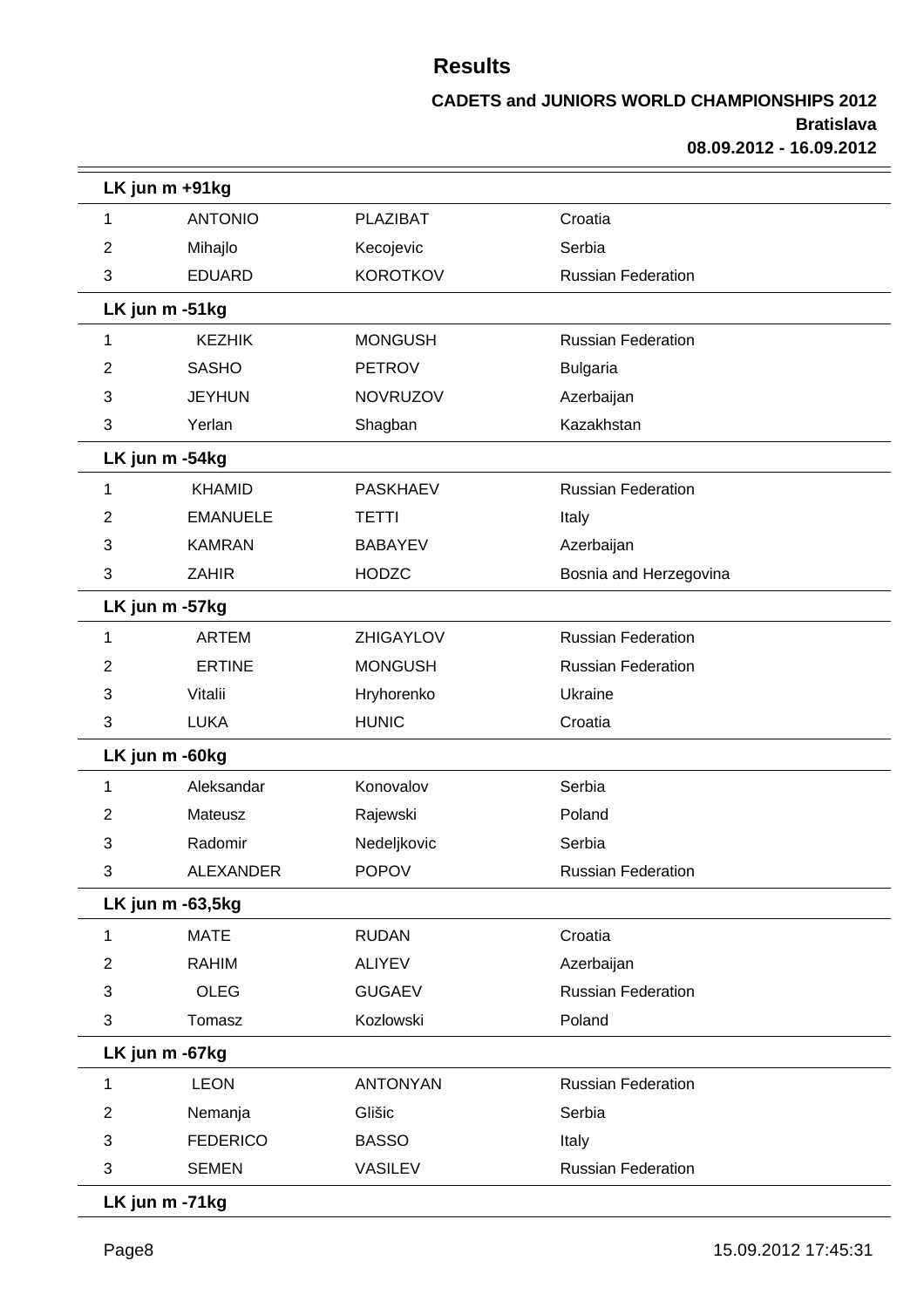| 1               | <b>KIRILL</b>   | <b>ALEKBEROV</b>   | <b>Russian Federation</b> |
|-----------------|-----------------|--------------------|---------------------------|
| 2               | <b>KAYRAT</b>   | NURMAGANBETOV      | <b>Russian Federation</b> |
| 3               | <b>STIPAN</b>   | <b>TITLIC</b>      | Croatia                   |
| 3               | Stevan          | <b>Dukic</b>       | Serbia                    |
| LK jun m -75kg  |                 |                    |                           |
| 1               | <b>PASHA</b>    | AVDALYAN           | <b>Russian Federation</b> |
| 2               | <b>VLADIMIR</b> | <b>CHISTIAKOV</b>  | <b>Russian Federation</b> |
| 3               | <b>ALTAY</b>    | <b>ATAKISHIYEV</b> | Azerbaijan                |
| LK jun m -81kg  |                 |                    |                           |
| 1               | Arkadiusz       | Karzuba            | Poland                    |
| 2               | <b>TAYMAS</b>   | <b>ABDUALINOV</b>  | <b>Russian Federation</b> |
| 3               | <b>JOSIP</b>    | <b>NIKOLIC</b>     | Croatia                   |
| 3               | <b>GEVORG</b>   | VARELDZHAN         | <b>Russian Federation</b> |
| LK jun m -86kg  |                 |                    |                           |
| 1               | Dušan           | Savkovic           | Serbia                    |
| 2               | ÁLVARO          | <b>SILVA</b>       | Portugal                  |
| 3               | <b>MAKSIM</b>   | <b>DIAGILEV</b>    | <b>Russian Federation</b> |
| 3               | <b>MURTUZ</b>   | <b>SULEYMANOV</b>  | <b>Russian Federation</b> |
| LK jun m -91kg  |                 |                    |                           |
| 1               | Stefan          | Andjelkovic        | Serbia                    |
| 2               | Obrad           | Cvijanovic         | Serbia                    |
| 3               | <b>ANDRIJA</b>  | <b>LEKIC</b>       | Croatia                   |
| 3               | <b>HRISTIAN</b> | <b>TOTEV</b>       | <b>Bulgaria</b>           |
| SC ycad f +47kg |                 |                    |                           |
| 1               | Vivien          | Gál                | Hungary                   |
| $\overline{2}$  | <b>CATERINA</b> | <b>PRIMATIVO</b>   | Italy                     |
| 3               | Anna            | Molnár             | Hungary                   |
| 3               | <b>GIULIA</b>   | <b>PENZO</b>       | Italy                     |
| SC ycad f-28kg  |                 |                    |                           |
| 1               | Nele            | Glase              | Germany                   |
| $\overline{2}$  | <b>GIADA</b>    | BOSCOLO MENEGUOLO  | Italy                     |
| 3               | <b>DIANA</b>    | <b>HALEPOVIC</b>   | Croatia                   |
| 3               | Stephanie       | Killick            | <b>Great Britain</b>      |
| SC ycad f-32kg  |                 |                    |                           |
| 1               | Chantal         | Schroeder          | Germany                   |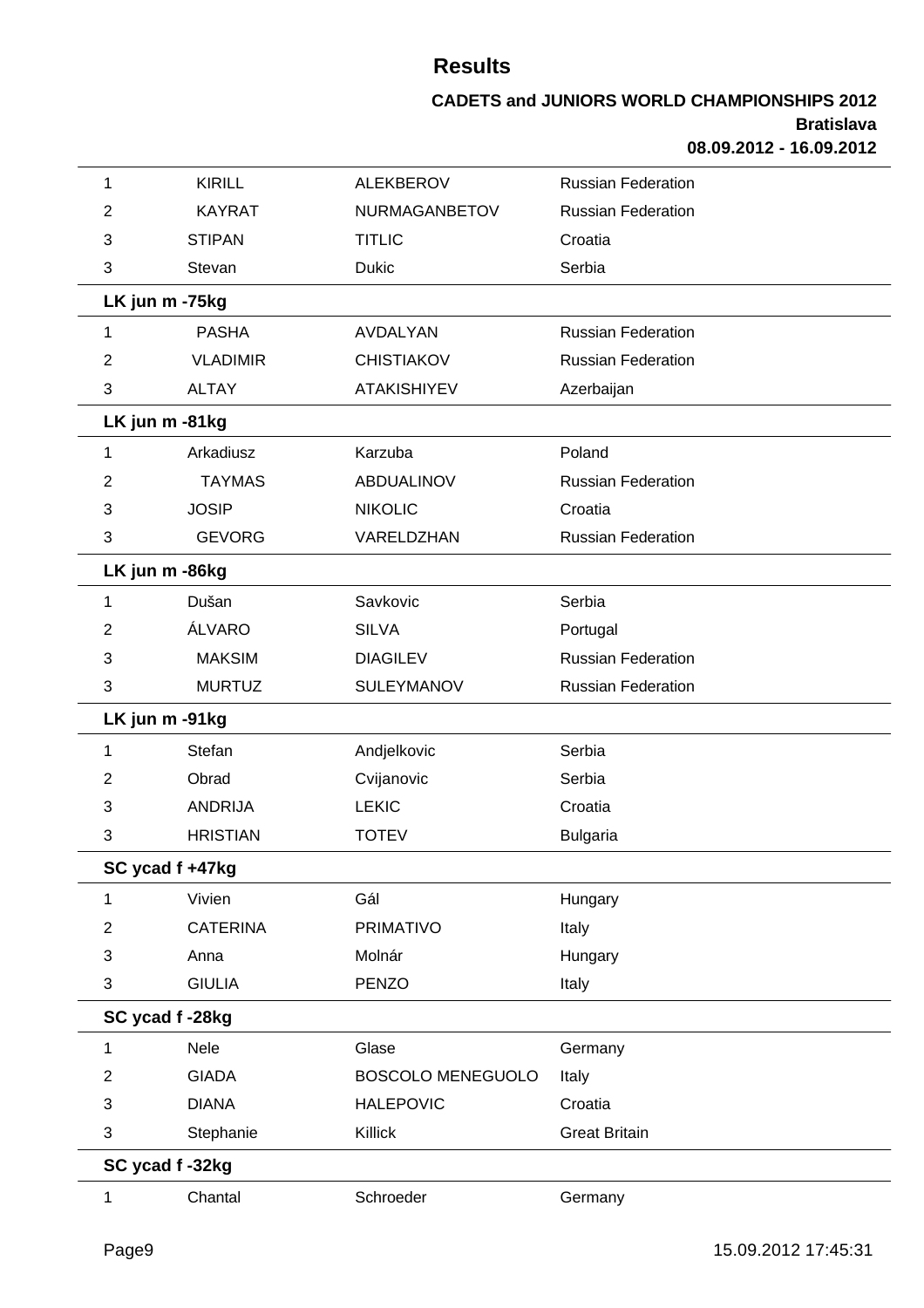| $\overline{2}$ | <b>ELA</b>      | <b>ZNAOR</b>         | Croatia              |  |
|----------------|-----------------|----------------------|----------------------|--|
| 3              | <b>NUNZIA</b>   | <b>MARZO</b>         | Italy                |  |
| 3              | <b>IRENE</b>    | <b>ROGGIO</b>        | Italy                |  |
|                | SC ycad f -37kg |                      |                      |  |
| 1              | Anne            | Helmboldt            | Germany              |  |
| $\overline{c}$ | Elea            | Borho                | Germany              |  |
| 3              | <b>MIRIAM</b>   | <b>GALLORO</b>       | Italy                |  |
| 3              | <b>PETRA</b>    | <b>GREGORIC</b>      | Slovenia             |  |
|                | SC ycad f-42kg  |                      |                      |  |
| 1              | Boglárka        | Laurincz             | Hungary              |  |
| $\overline{c}$ | Kim             | Seifert              | Germany              |  |
| 3              | <b>VASILENA</b> | VASILEVA             | <b>Bulgaria</b>      |  |
| 3              | <b>NICOLE</b>   | <b>GUALENI</b>       | Italy                |  |
|                | SC ycad f-47kg  |                      |                      |  |
| 1              | Karina          | Nikitina             | Ireland              |  |
| $\overline{2}$ | <b>TINA</b>     | <b>BALOH</b>         | Slovenia             |  |
| 3              | Kelly           | Morgan               | Ireland              |  |
| 3              | <b>MATILDE</b>  | <b>CREPALDI</b>      | Italy                |  |
|                | SC ocad f +65kg |                      |                      |  |
| 1              | Chantelle       | Reid                 | <b>Great Britain</b> |  |
| $\overline{2}$ | Zsófia          | Csonka               | Hungary              |  |
| 3              | <b>KATY</b>     | <b>DAL PONT</b>      | Italy                |  |
| 3              | Megan           | Evans                | <b>Great Britain</b> |  |
|                | SC ocad f-42kg  |                      |                      |  |
| 1              | Szonja          | Török                | Hungary              |  |
| $\overline{2}$ | Dorina          | Lencsés              | Hungary              |  |
| 3              | Rebecca         | Kelch                | Ireland              |  |
| 3              | <b>ANNA</b>     | <b>BOSCOLO BERTO</b> | Italy                |  |
|                | SC ocad f-46kg  |                      |                      |  |
| 1              | <b>PETRA</b>    | <b>LONCAR</b>        | Croatia              |  |
| $\overline{2}$ | De Clippeleir   | Katinka              | Belgium              |  |
| 3              | <b>KRISTIN</b>  | <b>MIZURSKA</b>      | <b>Bulgaria</b>      |  |
| 3              | Poppe           | Joyce                | Belgium              |  |
|                | SC ocad f -50kg |                      |                      |  |
| 1              | Lívia           | Murvai               | Hungary              |  |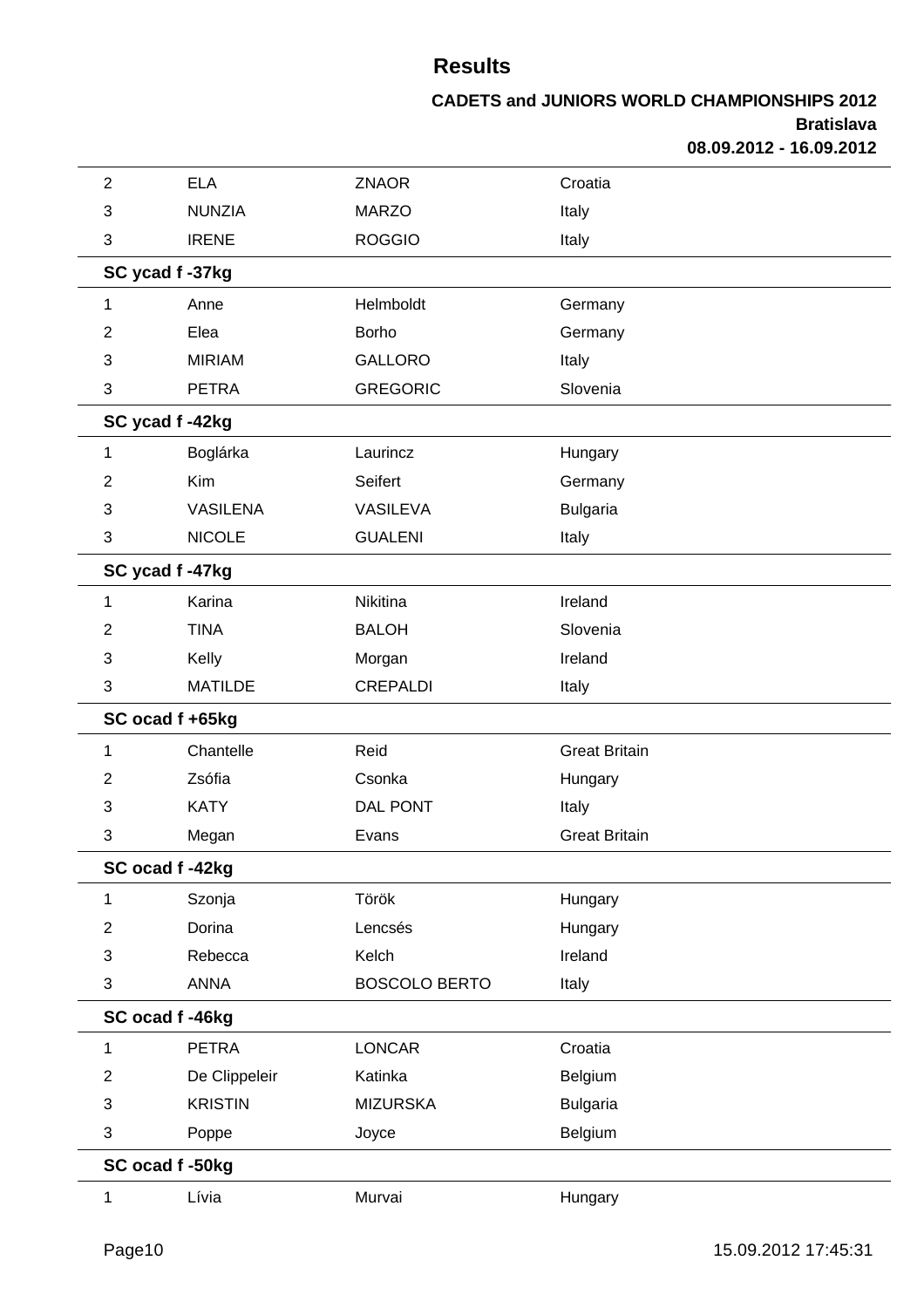| $\overline{2}$ | <b>GIULIA</b>    | <b>BAFFELLI</b>  | Italy                     |  |
|----------------|------------------|------------------|---------------------------|--|
| 3              | <b>ALEXANDRA</b> | <b>DIMITROVA</b> | <b>Bulgaria</b>           |  |
| 3              | <b>MARINA</b>    | <b>CHERNENKO</b> | <b>Russian Federation</b> |  |
|                | SC ocad f -55kg  |                  |                           |  |
| 1              | <b>CARMELA</b>   | <b>ABBATE</b>    | Italy                     |  |
| $\overline{2}$ | Nicole           | Bannon           | Ireland                   |  |
| 3              | Dorina           | Szabó            | Hungary                   |  |
| 3              | Petra            | Gremen           | Hungary                   |  |
|                | SC ocad f -60kg  |                  |                           |  |
| 1              | <b>DOMENICA</b>  | <b>ANGELINO</b>  | Italy                     |  |
| $\overline{2}$ | Keri             | <b>Browne</b>    | Ireland                   |  |
| 3              | Nicole           | Moss             | <b>Great Britain</b>      |  |
| 3              | <b>STEFANIE</b>  | <b>MARCHESE</b>  | Italy                     |  |
|                | SC ocad f -65kg  |                  |                           |  |
| 1              | Van Den Brande   | Joyce            | Belgium                   |  |
| 2              | <b>Stevie</b>    | Snadden          | <b>Great Britain</b>      |  |
| 3              | <b>ALTEA</b>     | CADENAZZI        | Italy                     |  |
| 3              | Edit             | <b>Bálint</b>    | Hungary                   |  |
|                | SC jun f +70kg   |                  |                           |  |
| 1              | <b>ELA</b>       | <b>FILIPOVIC</b> | Croatia                   |  |
| 2              | Noemi            | Schminke         | Switzerland               |  |
| 3              | <b>IREM</b>      | YAMAN            | <b>Turkey</b>             |  |
| 3              | <b>ANGELA</b>    | <b>GENERALI</b>  | Italy                     |  |
|                | SC jun f -50kg   |                  |                           |  |
| 1              | <b>VERONIKA</b>  | <b>PENEVA</b>    | <b>Bulgaria</b>           |  |
| $\overline{2}$ | <b>EKATERINA</b> | <b>KHOMOVA</b>   | <b>Russian Federation</b> |  |
| 3              | Michele          | Fechner          | Germany                   |  |
| 3              | <b>VERONICA</b>  | LANZILAO         | Italy                     |  |
|                | SC jun f -55kg   |                  |                           |  |
| 1              | <b>ROBERTA</b>   | CAVALLARO        | Italy                     |  |
| $\overline{2}$ | <b>Nusa</b>      | Stefancic        | Slovenia                  |  |
| 3              | Michelle         | <b>Bayley</b>    | Ireland                   |  |
| 3              | <b>AYSENUR</b>   | <b>TOPAL</b>     | Turkey                    |  |
|                | SC jun f -60kg   |                  |                           |  |
| 1              | <b>ELENA</b>     | PANTALEO         | Italy                     |  |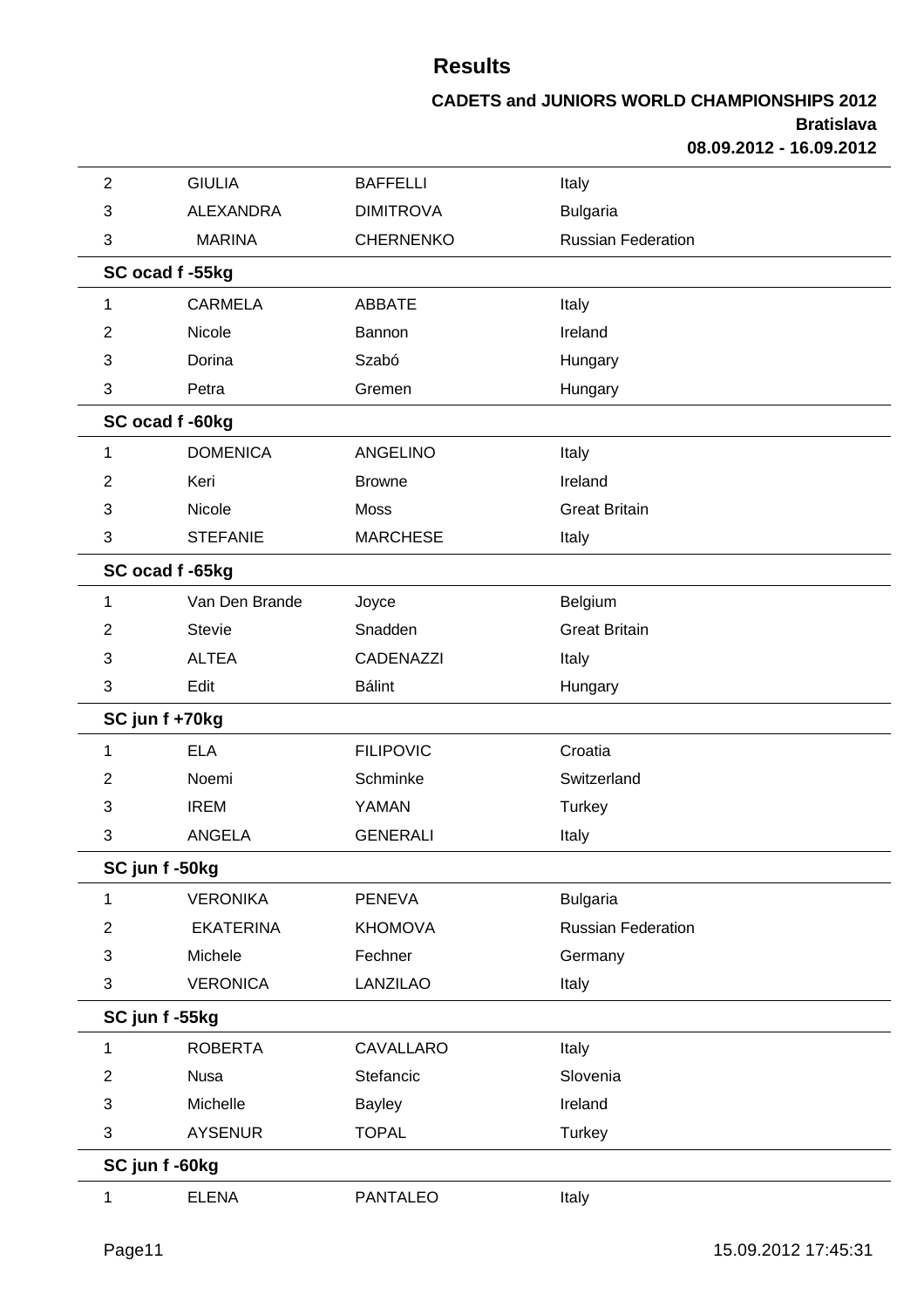| $\overline{2}$ | Paulina          | Jarzmik              | Poland               |  |
|----------------|------------------|----------------------|----------------------|--|
| 3              | <b>MARINA</b>    | VARAGNOLO            | Italy                |  |
| 3              | Masyn            | Lise                 | Belgium              |  |
|                | SC jun f -65kg   |                      |                      |  |
| 1              | Charlie          | Maddock              | <b>Great Britain</b> |  |
| 2              | <b>ANTONELLA</b> | <b>ESPOSITO</b>      | Italy                |  |
| 3              | Vika             | Shustika             | Ireland              |  |
| 3              | <b>Billa</b>     | Nicole               | Austria              |  |
|                | SC jun f-70kg    |                      |                      |  |
| 1              | Cintia           | Sándor               | Hungary              |  |
| $\overline{2}$ | Aisling          | McDermott            | Ireland              |  |
| 3              | <b>NIKOLINA</b>  | <b>CATLAK</b>        | Croatia              |  |
| 3              | <b>LAURA</b>     | <b>MARCHESAN</b>     | Italy                |  |
| <b>SC Team</b> |                  |                      |                      |  |
| 1              | Team             | Hungary              | Hungary              |  |
| $\overline{2}$ | Team             | Ireland              | Ireland              |  |
| 3              | Team             | <b>Bulgaria</b> I    | <b>Bulgaria</b>      |  |
| 3              | Team             | Italy                | Italy                |  |
|                | SC ycad m +47kg  |                      |                      |  |
| 1              | Conor            | McGlinchey           | Ireland              |  |
| $\overline{2}$ | <b>TADEJ</b>     | <b>KOLANDER</b>      | Slovenia             |  |
| 3              | <b>MYKHAILO</b>  | <b>RASSOKHATSKYI</b> | Ukraine              |  |
| 3              | Milan            | Petrovic             | Germany              |  |
|                | SC ycad m -28kg  |                      |                      |  |
| 1              | <b>Szabolcs</b>  | <b>Bozok</b>         | Hungary              |  |
| $\overline{2}$ | Nathan           | Tait                 | Ireland              |  |
| 3              | Jamie            | Berrow               | <b>Great Britain</b> |  |
| 3              | David            | Karacsonyi           | Hungary              |  |
|                | SC ycad m -32kg  |                      |                      |  |
| 1              | CARMELO          | <b>DALI</b>          | Italy                |  |
| $\overline{2}$ | <b>LUCA</b>      | <b>PERSICHINI</b>    | Italy                |  |
| 3              | Adam             | Condon               | Ireland              |  |
| 3              | Márk             | Flack                | Hungary              |  |
|                | SC ycad m -37kg  |                      |                      |  |
| 1              | <b>DANIEL</b>    | <b>GEORGIEV</b>      | <b>Bulgaria</b>      |  |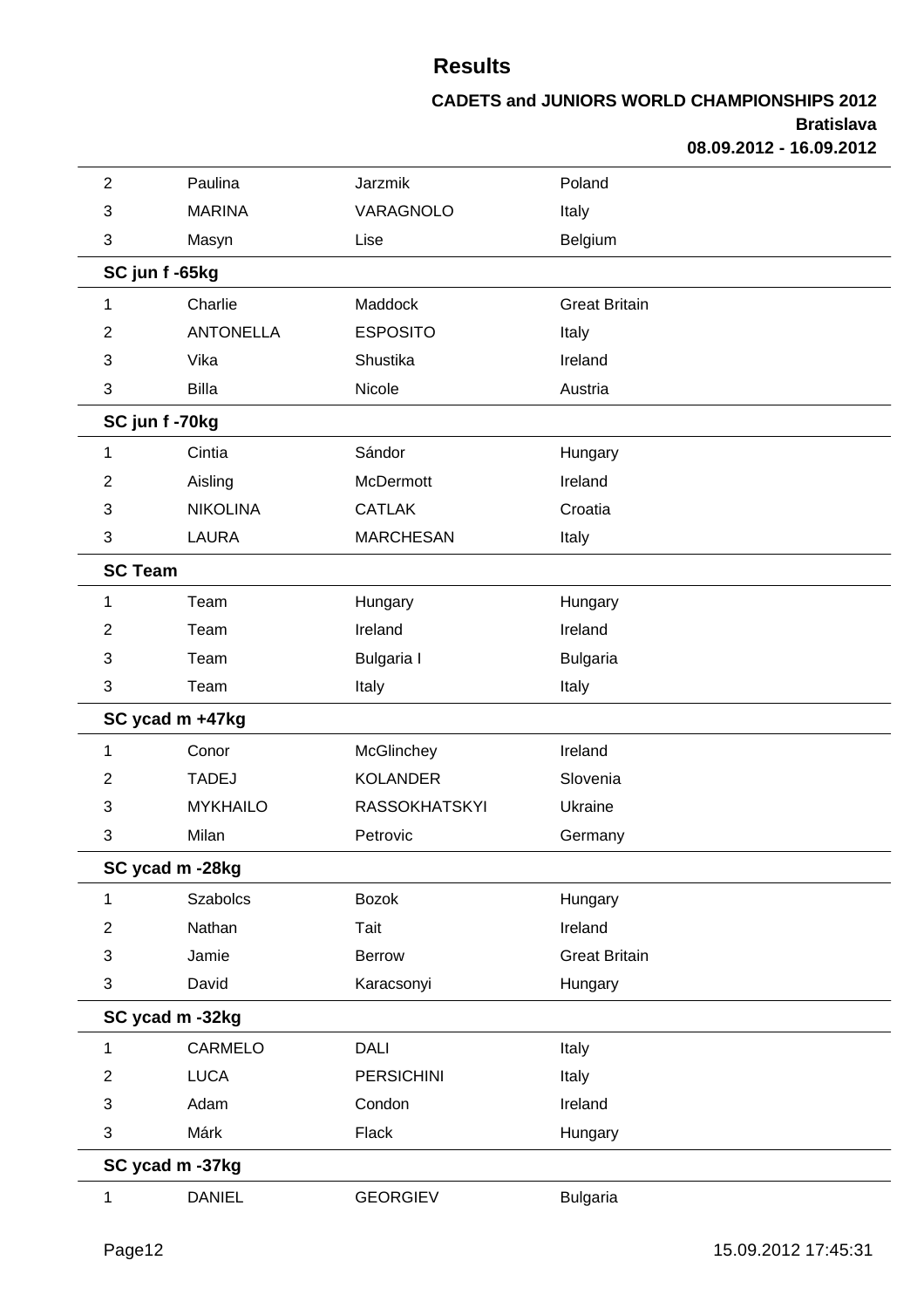| $\overline{2}$ | <b>GRIGORY</b>  | LANGAVYY          | <b>Russian Federation</b> |  |
|----------------|-----------------|-------------------|---------------------------|--|
| 3              | William         | Taylor            | <b>Great Britain</b>      |  |
| 3              | Lajos           | Fésu              | Hungary                   |  |
|                | SC ycad m -42kg |                   |                           |  |
| 1              | <b>Bence</b>    | Szentpéteri       | Hungary                   |  |
| $\overline{2}$ | Luke            | Hensey            | Ireland                   |  |
| 3              | Lukas           | <b>Svrcek</b>     | Czech Republik            |  |
| 3              | <b>MIHAIL</b>   | <b>ERNANDES</b>   | <b>Bulgaria</b>           |  |
|                | SC ycad m -47kg |                   |                           |  |
| 1              | Tamás           | Korpádi           | Hungary                   |  |
| $\overline{2}$ | Michael         | Avetisian         | Ireland                   |  |
| 3              | Schranzer       | Raphael           | Austria                   |  |
| 3              | <b>PATRIK</b>   | <b>SULEK</b>      | Slovenia                  |  |
|                | SC ocad m +69kg |                   |                           |  |
| 1              | <b>RICCARDO</b> | <b>ALBANESE</b>   | Italy                     |  |
| $\overline{2}$ | <b>GIUSEPPE</b> | <b>ANGELINO</b>   | Italy                     |  |
| 3              | Ross            | <b>Brennan</b>    | Ireland                   |  |
| 3              | <b>DIMITAR</b>  | <b>VIDENOV</b>    | <b>Bulgaria</b>           |  |
|                | SC ocad m -42kg |                   |                           |  |
| 1              | Roland          | Veres             | Hungary                   |  |
| $\overline{2}$ | Fletcher        | Thomas            | <b>Great Britain</b>      |  |
| 3              | <b>DEJAN</b>    | <b>KOCIPER</b>    | Slovenia                  |  |
| 3              | <b>DIMITAR</b>  | <b>DYAKOV</b>     | <b>Bulgaria</b>           |  |
|                | SC ocad m -47kg |                   |                           |  |
| 1              | <b>GAETANO</b>  | <b>CUCE</b>       | Italy                     |  |
| $\overline{2}$ | <b>Bruno</b>    | Bohn              | Germany                   |  |
| 3              | Lebon           | Kiandro           | Belgium                   |  |
| 3              | LORENZO         | <b>DEL GAUDIO</b> | Italy                     |  |
|                | SC ocad m -52kg |                   |                           |  |
| 1              | De-reece        | Williams          | <b>Great Britain</b>      |  |
| $\overline{2}$ | Zoltan          | <b>Bálint</b>     | Hungary                   |  |
| 3              | <b>NICOLA</b>   | <b>ALBANESE</b>   | Italy                     |  |
| 3              | <b>BORISLAV</b> | <b>RADULOV</b>    | <b>Bulgaria</b>           |  |
|                | SC ocad m -57kg |                   |                           |  |
| $\mathbf{1}$   | Thomas          | Evans             | <b>Great Britain</b>      |  |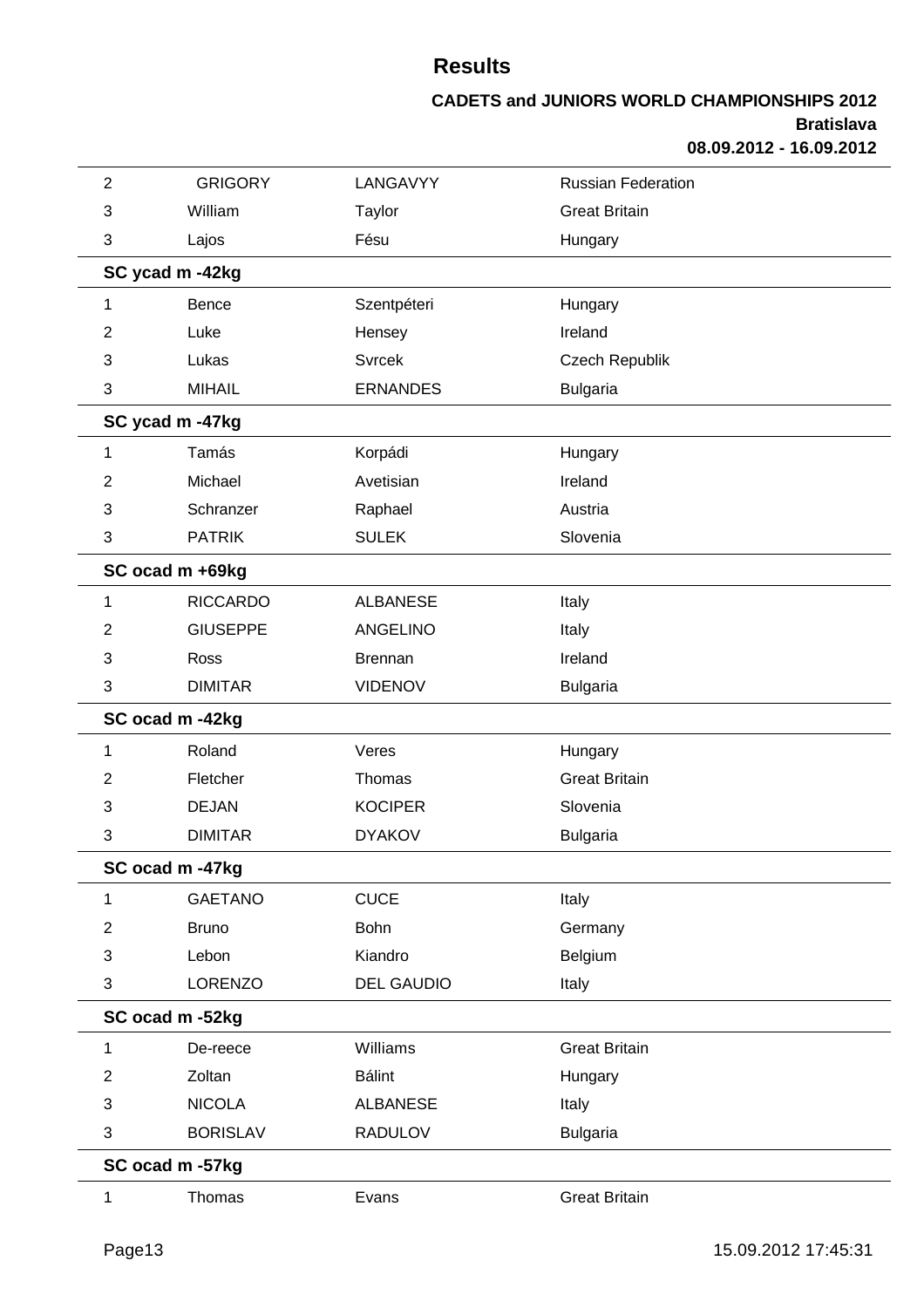| $\overline{2}$ | <b>GABRIELE</b>     | <b>LANZILAO</b>      | Italy                     |
|----------------|---------------------|----------------------|---------------------------|
| 3              | Jeno                | Rohonczi             | Hungary                   |
| 3              | <b>IVAN</b>         | <b>PIVOVAROV</b>     | <b>Russian Federation</b> |
|                | SC ocad m -63kg     |                      |                           |
| 1              | <b>PETAR</b>        | <b>SPASENICH</b>     | <b>Bulgaria</b>           |
| 2              | Jordan              | Oboyle               | Ireland                   |
| 3              | <b>ALDIN</b>        | <b>BECIREVIC</b>     | Bosnia and Herzegovina    |
| 3              | <b>SIMONE</b>       | <b>DEVITA</b>        | Italy                     |
|                | SC ocad m -69kg     |                      |                           |
| 1              | Brúnó               | Erdei                | Hungary                   |
| 2              | <b>SVETOSLAV</b>    | <b>LITSOV</b>        | <b>Bulgaria</b>           |
| 3              | David               | Farrell              | Ireland                   |
| 3              | <b>MICHELE</b>      | <b>PADOAN</b>        | Italy                     |
|                | <b>SC ocad Team</b> |                      |                           |
| 1              | Team <sub>2</sub>   | Italy                | Italy                     |
| 2              | Team                | <b>Great Britain</b> | <b>Great Britain</b>      |
| 3              | Team                | Ireland              | Ireland                   |
| 3              | Team                | Hungary              | Hungary                   |
|                | SC jun m +94kg      |                      |                           |
| 1              | Mark                | Pryor                | <b>Great Britain</b>      |
| 2              | <b>FABIO</b>        | <b>GAZZOLA</b>       | Italy                     |
| 3              | Lovric              | Marko                | Austria                   |
| 3              | <b>ARIF</b>         | <b>SEYHOGLU</b>      | <b>Turkey</b>             |
|                | SC jun m -57kg      |                      |                           |
| 1              | <b>DAVIDE</b>       | <b>COLLA</b>         | Italy                     |
| $\overline{2}$ | <b>MAXIM</b>        | <b>FADEEV</b>        | <b>Russian Federation</b> |
| 3              | Roland              | <b>Kiss</b>          | Hungary                   |
| 3              | SALVATORE DIEGO     | <b>TORNATORE</b>     | Italy                     |
|                | SC jun m -63kg      |                      |                           |
| 1              | Gábor               | Jakus                | Hungary                   |
| $\overline{2}$ | Rok                 | Gregoric             | Slovenia                  |
| 3              | <b>ADAM</b>         | <b>BLAUHORN</b>      | Croatia                   |
| 3              | <b>KAYNAR</b>       | ZHAYLIBAEV           | <b>Russian Federation</b> |
|                | SC jun m -69kg      |                      |                           |
| 1              | Jaka                | Hudales              | Slovenia                  |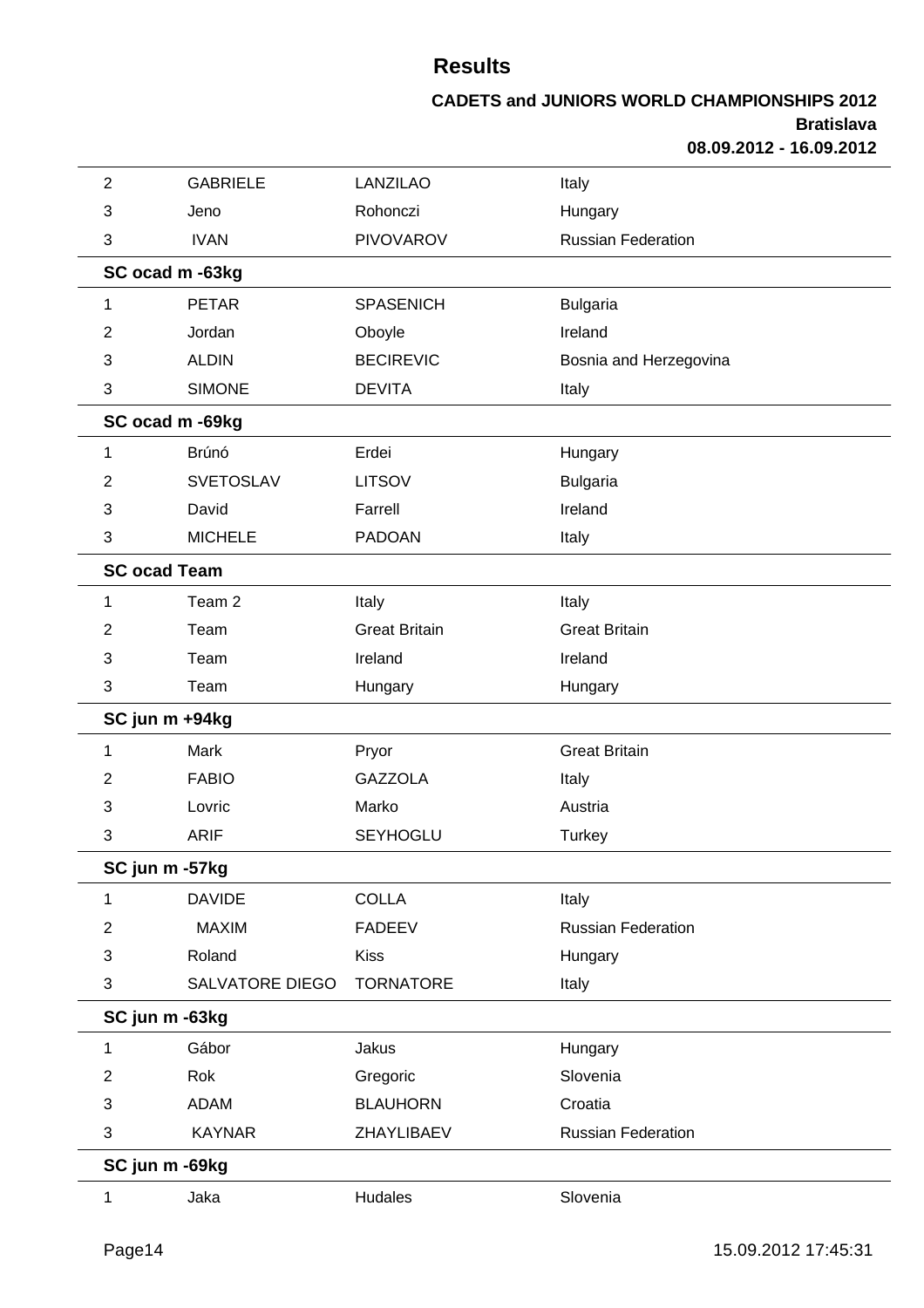| $\overline{2}$     | <b>ROBERT</b>    | <b>BASARA</b>             | Croatia                   |
|--------------------|------------------|---------------------------|---------------------------|
| 3                  | <b>SHAMIL</b>    | <b>KHASAEV</b>            | <b>Russian Federation</b> |
| 3                  | <b>FELICE</b>    | LAEZZA                    | Italy                     |
|                    | SC jun m -74kg   |                           |                           |
| 1                  | Ryan             | Marlow                    | <b>Great Britain</b>      |
| 2                  | Aljaz            | Benko                     | Slovenia                  |
| 3                  | <b>MATTIA</b>    | <b>BOSCOLO</b>            | Italy                     |
| 3                  | Tilen            | Zajc                      | Slovenia                  |
|                    | SC jun m -79kg   |                           |                           |
| 1                  | <b>EDOARDO</b>   | <b>ESPOSITO</b>           | Italy                     |
| 2                  | Lukas            | Seba                      | Czech Republik            |
| 3                  | <b>ALVIN</b>     | <b>ALIŠIC</b>             | Croatia                   |
| 3                  | Luka             | Vindis                    | Slovenia                  |
|                    | SC jun m -84kg   |                           |                           |
| 1                  | <b>ROBERTO</b>   | <b>GUIDUCCI</b>           | Italy                     |
| 2                  | Sufyaan          | Morat                     | South Afrika              |
| 3                  | <b>MATTEO</b>    | <b>TIOZZO BASTIANELLO</b> | Italy                     |
| 3                  | Rubin            | Dehyar                    | Germany                   |
|                    | SC jun m -89kg   |                           |                           |
| 1                  | <b>MATTEO</b>    | <b>MILANI</b>             | Italy                     |
| 2                  | Dave             | Krienke                   | Germany                   |
| 3                  | Seisl            | <b>Benedikt</b>           | Austria                   |
| 3                  | <b>CHRISTOS</b>  | <b>PAPASARAFIANOS</b>     | Greece                    |
|                    | SC jun m -94kg   |                           |                           |
| 1                  | Márton           | Murvai                    | Hungary                   |
| 2                  | <b>STEPAN</b>    | <b>TROFIMOV</b>           | <b>Russian Federation</b> |
| 3                  | <b>ALI BURAK</b> | <b>ONGEN</b>              | <b>Turkey</b>             |
| 3                  | <b>SERGEY</b>    | <b>BONDAROVICH</b>        | <b>Russian Federation</b> |
| <b>SC jun TEAM</b> |                  |                           |                           |
| 1                  | Team             | Italy                     | Italy                     |
| $\overline{2}$     | Team             | Italy                     | Italy                     |
| 3                  | <b>SLOVENIA</b>  | <b>JUNIORS</b>            | Slovenia                  |
| 3                  | Team             | Ireland                   | Ireland                   |
|                    | K1 jun f -52kg   |                           |                           |
| $\mathbf{1}$       | YULIA            | <b>KERIMOVA</b>           | Russian Federation        |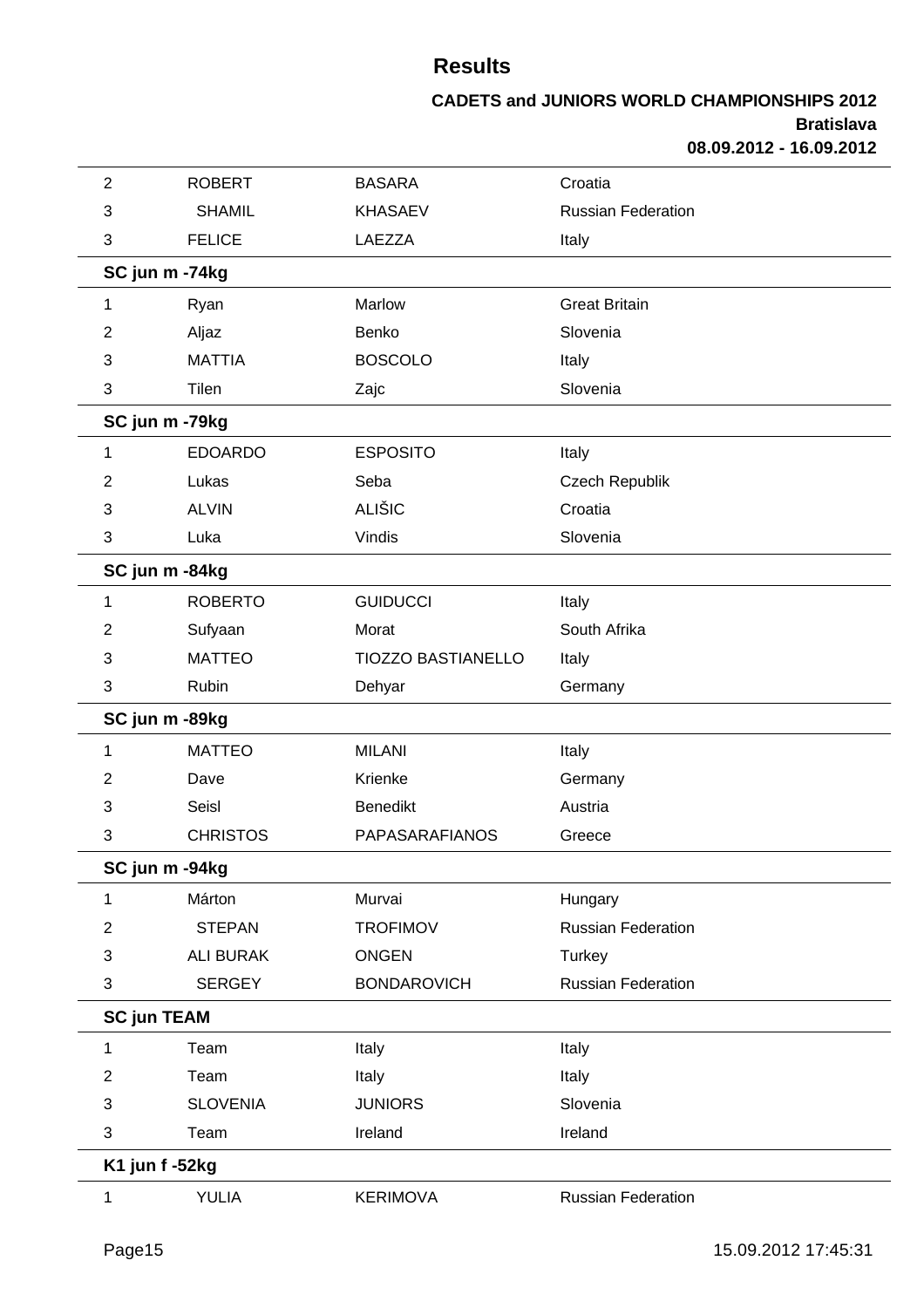| $\overline{2}$ | Patrycja.         | Krawczyk            | Poland                    |
|----------------|-------------------|---------------------|---------------------------|
|                | K1 jun f -60kg    |                     |                           |
| $\overline{2}$ | <b>CAROLINA</b>   | <b>SILVA</b>        | Portugal                  |
| 3              | <b>BELLA</b>      | <b>KANOKOVA</b>     | <b>Russian Federation</b> |
|                | K1 jun f -65kg    |                     |                           |
| $\overline{2}$ | Daniella          | Élteto              | Hungary                   |
| 3              | <b>DIANA</b>      | <b>KARATEEVA</b>    | <b>Russian Federation</b> |
|                | K1 yjun m +81kg   |                     |                           |
| 1              | Vejus             | Vietrinas           | Lithuania                 |
| $\overline{2}$ | <b>ULUKBEK</b>    | <b>AMATOV</b>       | <b>Russian Federation</b> |
|                | K1 yjun m -48kg   |                     |                           |
| 1              | <b>BAYYR</b>      | <b>MONGUSH</b>      | <b>Russian Federation</b> |
| 2              | <b>RUSLAN</b>     | <b>TCKHAI</b>       | <b>Russian Federation</b> |
| 3              | <b>IPATII</b>     | <b>ANDREI</b>       | Moldavia                  |
|                | K1 yjun m -51kg   |                     |                           |
| 1              | <b>VLADIMIR</b>   | <b>KUZMIN</b>       | <b>Russian Federation</b> |
| 2              | <b>KAZBEK</b>     | <b>KHANAKHMEDOV</b> | <b>Russian Federation</b> |
| 3              | <b>RUHIL</b>      | <b>MAMMADOV</b>     | Azerbaijan                |
| 3              | <b>NASIR</b>      | <b>KAZIMOV</b>      | Azerbaijan                |
|                | K1 yjun m -54kg   |                     |                           |
| 1              | <b>MURAD</b>      | <b>KHIZRIEV</b>     | <b>Russian Federation</b> |
| 2              | <b>VLADISLAV</b>  | <b>SALYUKOV</b>     | <b>Russian Federation</b> |
| 3              | maier             | nitai               | Israel                    |
|                | K1 yjun m -57kg   |                     |                           |
| 1              | <b>IVAN</b>       | <b>ULASHKIN</b>     | <b>Russian Federation</b> |
| 2              | <b>ALMAZ</b>      | ZAINAGULOV          | <b>Russian Federation</b> |
| 3              | <b>ILJA</b>       | <b>KOPONEV</b>      | Estonia                   |
| 3              | abargil           | aviv                | Israel                    |
|                | K1 yjun m -60kg   |                     |                           |
| 1              | <b>ULLUBIY</b>    | ZAKARIYAEV          | <b>Russian Federation</b> |
| 2              | <b>TURGAY</b>     | <b>MAMEDOV</b>      | <b>Russian Federation</b> |
| 3              | <b>PANIN</b>      | <b>DAVID</b>        | Moldavia                  |
| 3              | Marcin            | Borecki             | Poland                    |
|                | K1 yjun m -63,5kg |                     |                           |
| 1              | <b>IMAM</b>       | <b>GUSEYNOV</b>     | <b>Russian Federation</b> |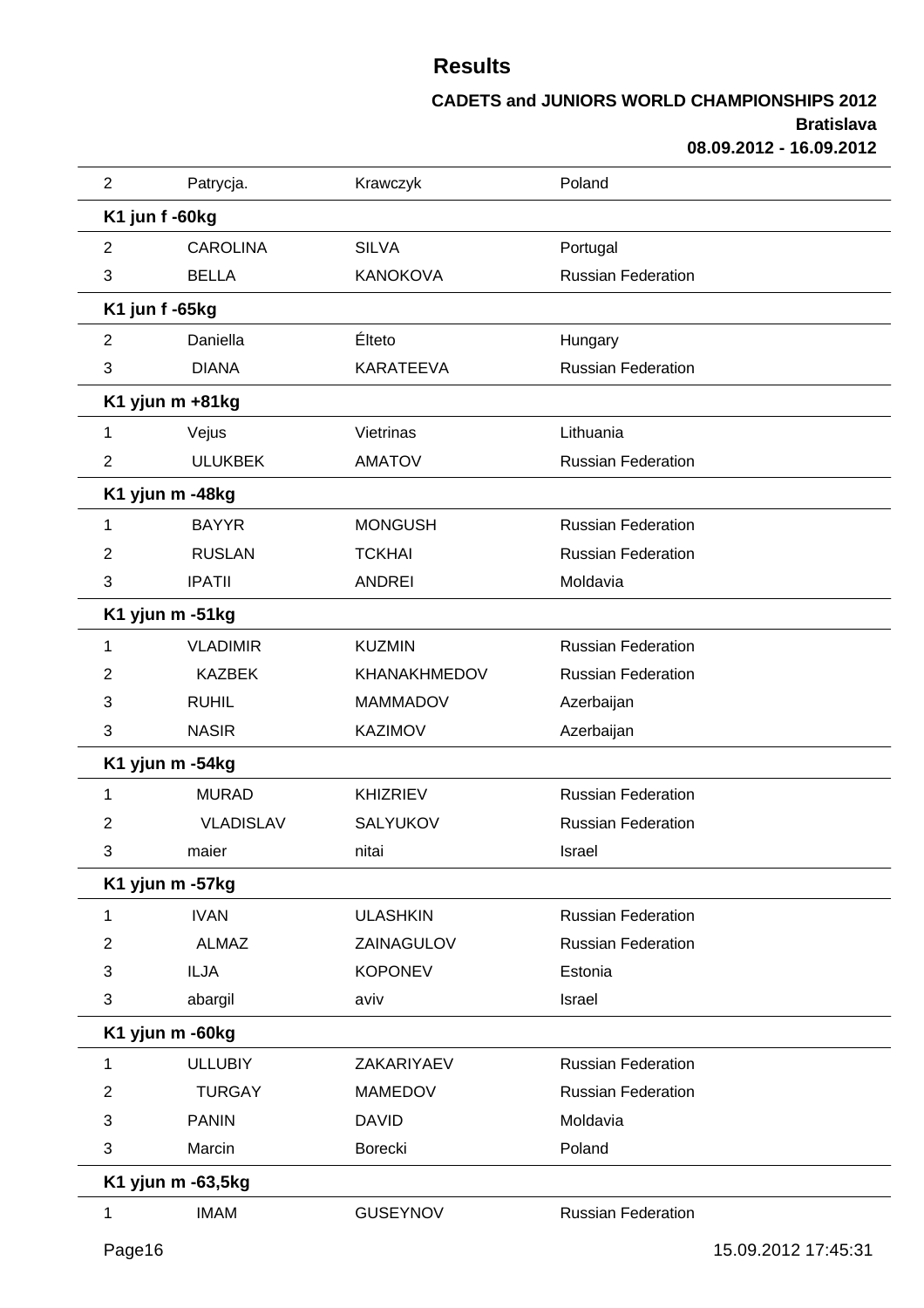| $\overline{2}$ | <b>MUKHAMMADDIER</b> | ABDURAZAKOV        | <b>Russian Federation</b> |
|----------------|----------------------|--------------------|---------------------------|
| 3              | <b>ANTONIO</b>       | <b>PEREIRA</b>     | Portugal                  |
| 3              | Novak                | Radulovic          | Serbia                    |
|                | K1 yjun m -67kg      |                    |                           |
| 1              | <b>ARTEM</b>         | <b>POLESHCHUK</b>  | <b>Russian Federation</b> |
| 2              | Lauri                | Suomela            | Finland                   |
| 3              | <b>GUILHERME</b>     | <b>OLIVEIRA</b>    | Portugal                  |
| 3              | <b>VLADIMIR</b>      | <b>KOLDORKIN</b>   | <b>Russian Federation</b> |
|                | K1 yjun m -71kg      |                    |                           |
| 1              | <b>ILYA</b>          | <b>TOPCHIN</b>     | <b>Russian Federation</b> |
| 2              | <b>AMIR</b>          | <b>ALBOROV</b>     | <b>Russian Federation</b> |
| 3              | Attila               | Nagy               | Slovakia                  |
|                | K1 yjun m -75kg      |                    |                           |
| 1              | <b>UMAKHAN</b>       | <b>GADZHIEV</b>    | <b>Russian Federation</b> |
| 2              | <b>DZEGASHCHT</b>    | <b>KHUAKO</b>      | <b>Russian Federation</b> |
| 3              | Denis                | Lamanec            | Slovakia                  |
| 3              | <b>HASAN</b>         | <b>HUSEINBASC</b>  | Bosnia and Herzegovina    |
|                | K1 yjun m -81kg      |                    |                           |
| 1              | <b>BORIS</b>         | <b>IONOV</b>       | <b>Russian Federation</b> |
| 2              | Jaques               | De Klerk           | South Afrika              |
| 3              | Ales                 | <b>Bek</b>         | Czech Republik            |
|                | K1 jun m +91kg       |                    |                           |
| 1              | Michal               | Blawdziewicz       | Poland                    |
| $\overline{c}$ | <b>ALEKSANDR</b>     | <b>SLIUNCHENKO</b> | Russian Federation        |
| 3              | Norbert              | Tuboly             | Hungary                   |
| 3              | hennadzy             | varaksa            | <b>Belarus</b>            |
|                | K1 jun m -51kg       |                    |                           |
| $\overline{2}$ | <b>BASHIR</b>        | <b>BASHIROV</b>    | <b>Russian Federation</b> |
| $\overline{c}$ | <b>ANCHY</b>         | <b>KUZHUGET</b>    | Russian Federation        |
| 3              | <b>JOÃO</b>          | <b>PEREIRA</b>     | Portugal                  |
| 3              | <b>SULEYMAN</b>      | <b>MAMMADOV</b>    | Azerbaijan                |
|                | K1 jun m -54kg       |                    |                           |
| $\overline{2}$ | <b>RUI</b>           | <b>BOTELHO</b>     | Portugal                  |
| $\overline{c}$ | <b>TIMUR</b>         | <b>NADROV</b>      | <b>Russian Federation</b> |
| 3              | Yergali              | Altybayev          | Kazakhstan                |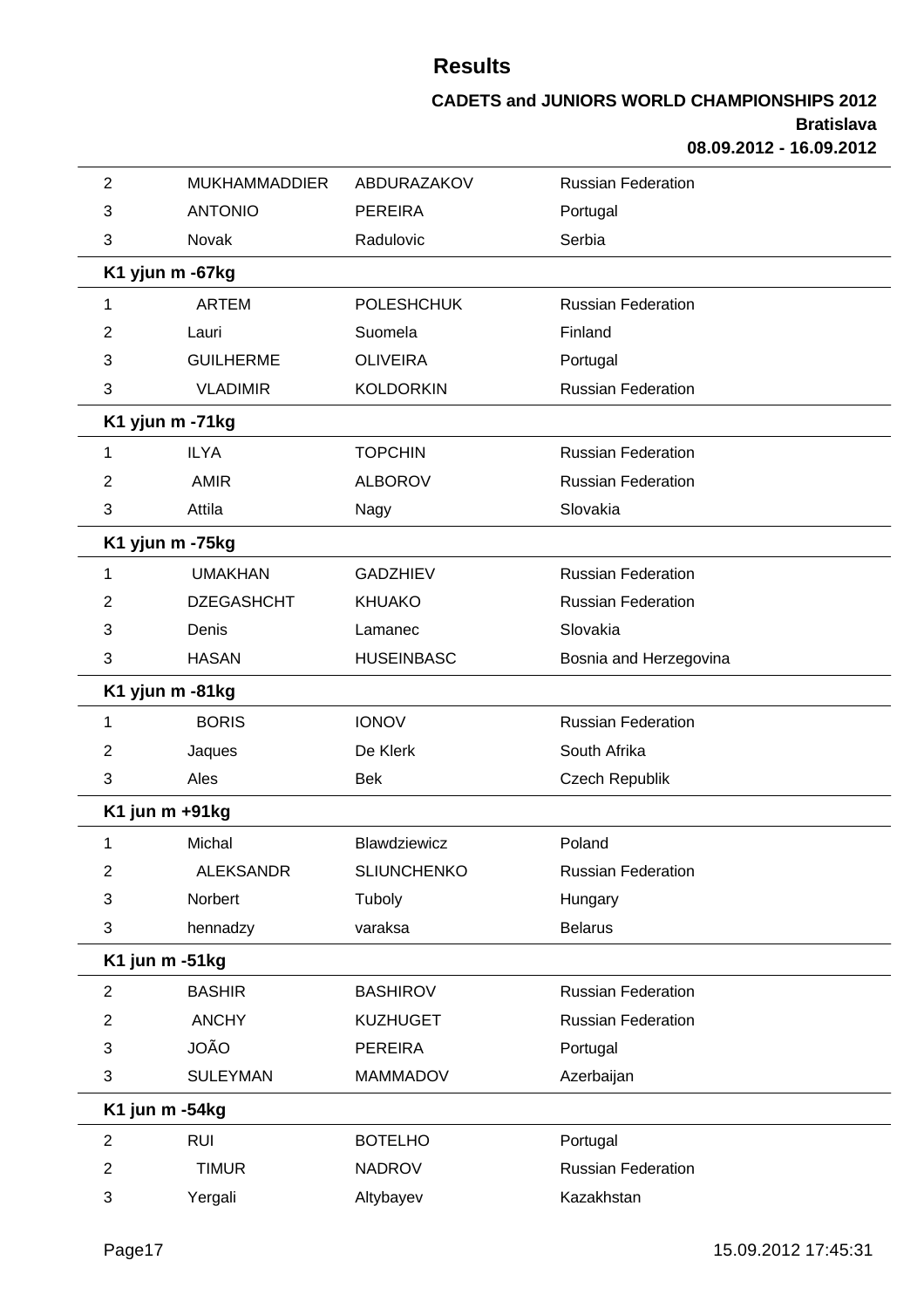| 3              | Mladen           | Cestic                | Serbia                    |  |
|----------------|------------------|-----------------------|---------------------------|--|
|                | K1 jun m -57kg   |                       |                           |  |
| 2              | <b>MAMA</b>      | <b>MAMAEV</b>         | <b>Russian Federation</b> |  |
| 2              | <b>VIKTOR</b>    | <b>MIKHAILOV</b>      | <b>Russian Federation</b> |  |
| 3              | <b>URSOI</b>     | <b>DUMITRU IULIAN</b> | Romania                   |  |
| 3              | Patryk           | Sagan                 | Poland                    |  |
|                | K1 jun m -60kg   |                       |                           |  |
| 2              | <b>AKHMED</b>    | <b>OMAROV</b>         | <b>Russian Federation</b> |  |
| 2              | Artur            | Saurbaev              | Kazakhstan                |  |
| 3              | Marko            | Cvetanovic;           | Serbia                    |  |
| 3              | <b>GUILLAUME</b> | <b>LORENZO</b>        | France                    |  |
|                | K1 jun m -63,5kg |                       |                           |  |
| $\overline{c}$ | SAID             | <b>MAGOMEDOV</b>      | <b>Russian Federation</b> |  |
| 2              | <b>VLADIMIR</b>  | <b>PUGACHEV</b>       | <b>Russian Federation</b> |  |
| 3              | <b>Beibarys</b>  | Bauryhanuly           | Kazakhstan                |  |
| 3              | <b>ANTHONY</b>   | <b>ESTERLE</b>        | France                    |  |
|                | K1 jun m -67kg   |                       |                           |  |
| 2              | <b>PAVEL</b>     | <b>GAVRILOV</b>       | <b>Russian Federation</b> |  |
| 2              | MAGOMEDSAID      | <b>GOGAMOV</b>        | <b>Russian Federation</b> |  |
| 3              | Jan              | <b>Naus</b>           | Lithuania                 |  |
| 3              | Muslim           | Panshaev              | Kazakhstan                |  |
|                | K1 jun m -71kg   |                       |                           |  |
| $\overline{2}$ | Roman            | Smiscík               | Slovakia                  |  |
| $\overline{c}$ | <b>ARTUR</b>     | <b>GASPARIAN</b>      | <b>Russian Federation</b> |  |
| 3              | <b>ADOLFO</b>    | <b>BARÃO</b>          | Portugal                  |  |
| 3              | Miloš            | Keljanovic            | Serbia                    |  |
|                | K1 jun m -75kg   |                       |                           |  |
| 1              | <b>GABRIELE</b>  | <b>CASELLA</b>        | Italy                     |  |
| $\overline{2}$ | Dezso            | <b>Bakacs</b>         | Hungary                   |  |
| 3              | <b>SLAVCHO</b>   | <b>PAVLOV</b>         | <b>Bulgaria</b>           |  |
| 3              | Igor             | <b>Bzowka</b>         | Poland                    |  |
|                | K1 jun m -81kg   |                       |                           |  |
| 1              | vadzim           | rolich                | <b>Belarus</b>            |  |
| $\overline{2}$ | <b>YASIN</b>     | <b>MUSBAH</b>         | <b>Bulgaria</b>           |  |
| 3              | <b>RADMIR</b>    | SHABANOV              | <b>Russian Federation</b> |  |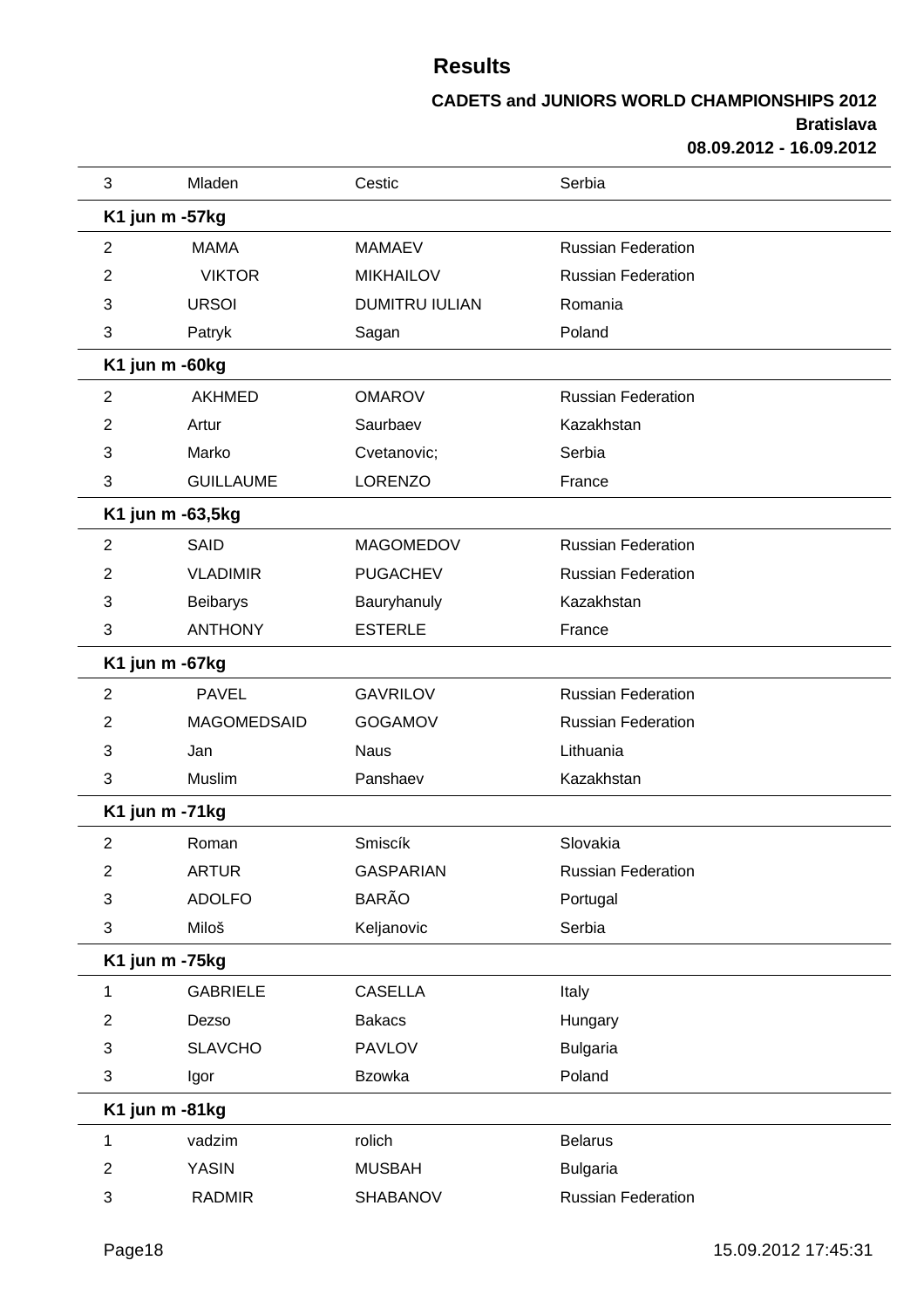| 3              | <b>LUCA</b>         | <b>ANDREANI</b>      | Italy                     |
|----------------|---------------------|----------------------|---------------------------|
| K1 jun m -86kg |                     |                      |                           |
| 1              | <b>Dricus</b>       | Du Plessis           | South Afrika              |
| $\overline{2}$ | Ákos                | Gyemengyi            | Hungary                   |
| K1 jun m -91kg |                     |                      |                           |
| 1              | <b>MAGOMED</b>      | <b>GADZHIYASULOV</b> | <b>Russian Federation</b> |
| 2              | <b>MARAT</b>        | MERZABALAEV          | Estonia                   |
| 3              | Stefan              | Sarmír               | Slovakia                  |
| 3              | <b>EGOR</b>         | <b>IVANUSHKIN</b>    | <b>Russian Federation</b> |
| KL jun f +70kg |                     |                      |                           |
| 1              | Joanna              | Pawlowska            | Poland                    |
| $\overline{2}$ | Gabriella           | Kelemen              | Hungary                   |
| KL jun f-50kg  |                     |                      |                           |
| 1              | Lenka               | Pilarliková          | Slovakia                  |
| 2              | <b>ELENA CHIARA</b> | <b>FERRAROTTO</b>    | Italy                     |
| 3              | Evelyn              | Makó                 | Hungary                   |
| 3              | Erika               | Siváková             | Slovakia                  |
| KL jun f-55kg  |                     |                      |                           |
| 1              | <b>NICOLE</b>       | <b>PERONA</b>        | Italy                     |
| 2              | Kinga               | Szlachcic            | Poland                    |
| 3              | Alexandra           | Nisniková            | Slovakia                  |
| 3              | <b>BETINA</b>       | <b>BANCHEVA</b>      | <b>Bulgaria</b>           |
| KL jun f -60kg |                     |                      |                           |
| 1              | AMBRE               | <b>LOPEZ</b>         | France                    |
| $\overline{2}$ | <b>MONICA</b>       | <b>FLORIDIA</b>      | Italy                     |
| 3              | Elzbieta            | Gerc                 | Poland                    |
| 3              | Deirdre             | Begley               | Ireland                   |
| KL jun f -65kg |                     |                      |                           |
| 1              | Erika               | Tartalová            | Slovakia                  |
| $\overline{2}$ | <b>TEODORA</b>      | <b>STOYANOVA</b>     | <b>Bulgaria</b>           |
| 3              | Sylwia              | Szymala              | Poland                    |
| 3              | Dominika            | Gleisner             | Poland                    |
| KL jun f-70kg  |                     |                      |                           |
| 1              | <b>ANGELICA</b>     | <b>PICONE</b>        | Italy                     |
| $\overline{c}$ | Nikola              | Faberova             | Slovakia                  |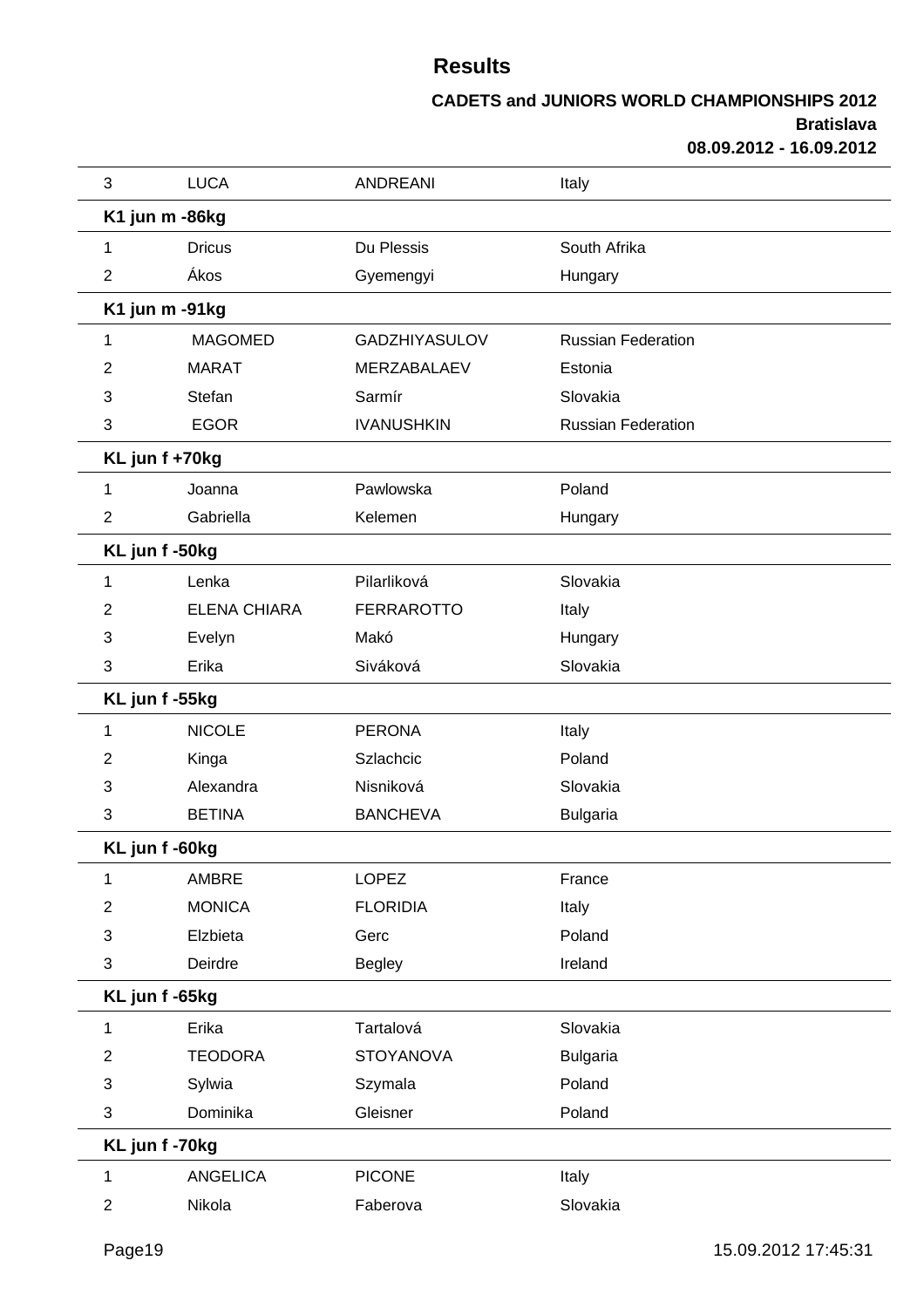| 3                       | Adrianna          | Kubaszek             | Poland                    |  |
|-------------------------|-------------------|----------------------|---------------------------|--|
| 3                       | Elena             | Stojchevska          | Macedonia                 |  |
|                         | KL jun m -57kg    |                      |                           |  |
| 1                       | Alisher           | Akhmedov             | Tajikistan                |  |
| 2                       | <b>SHAMIL</b>     | <b>GUSEYNOV</b>      | <b>Russian Federation</b> |  |
| 3                       | Sherzod           | Khamedov             | Tajikistan                |  |
| 3                       | Attila            | Vetor                | Hungary                   |  |
|                         | KL jun m -63kg    |                      |                           |  |
| 1                       | <b>CHIREA</b>     | <b>MARIUS ALIN</b>   | Romania                   |  |
| 2                       | <b>LUCA</b>       | <b>MAMELI</b>        | Italy                     |  |
| 3                       | <b>TODOR</b>      | <b>HRISTOV</b>       | <b>Bulgaria</b>           |  |
| 3                       | <b>YORDAN</b>     | <b>DIMITROV</b>      | <b>Bulgaria</b>           |  |
|                         | KL jun m -69kg    |                      |                           |  |
| 1                       | <b>CHIREA</b>     | <b>VALENTIN</b>      | Romania                   |  |
| 2                       | Dávid             | Elszasszer           | Hungary                   |  |
| 3                       | <b>ALESSANDRO</b> | <b>GOBER</b>         | Italy                     |  |
| 3                       | <b>KEVIN</b>      | <b>CARLESSI</b>      | Italy                     |  |
|                         | KL jun m -74kg    |                      |                           |  |
| 1                       | <b>YUSUP</b>      | <b>MUSAEV</b>        | <b>Russian Federation</b> |  |
| 2                       | Ales              | <b>Martinek</b>      | Czech Republik            |  |
| 3                       | Patryk            | Muller               | Poland                    |  |
| 3                       | <b>IVAN</b>       | <b>ISAKOV</b>        | <b>Russian Federation</b> |  |
|                         | KL jun m -79kg    |                      |                           |  |
| 1                       | Laszlo            | Ando                 | Hungary                   |  |
| $\overline{2}$          | <b>COSTEA</b>     | <b>ANDREI FLORIN</b> | Romania                   |  |
| 3                       | Ngamira           | Kopa                 | New Zealand               |  |
| 3                       | <b>GABRIELE</b>   | <b>BIONDI</b>        | Italy                     |  |
|                         | KL jun m -84kg    |                      |                           |  |
| 1                       | Muftokhiddini     | Narzullo             | Tajikistan                |  |
| 2                       | <b>SERGEY</b>     | <b>PONOMAREV</b>     | <b>Russian Federation</b> |  |
| 3                       | Arturs            | Ozolins              | Latvia                    |  |
| 3                       | Kamil             | <b>Szlezak</b>       | Poland                    |  |
|                         | KL jun m -89kg    |                      |                           |  |
| 1                       | <b>RUSLAN</b>     | <b>TUAGLO</b>        | <b>Russian Federation</b> |  |
| $\overline{\mathbf{c}}$ | Tomas             | Votava               | Slovakia                  |  |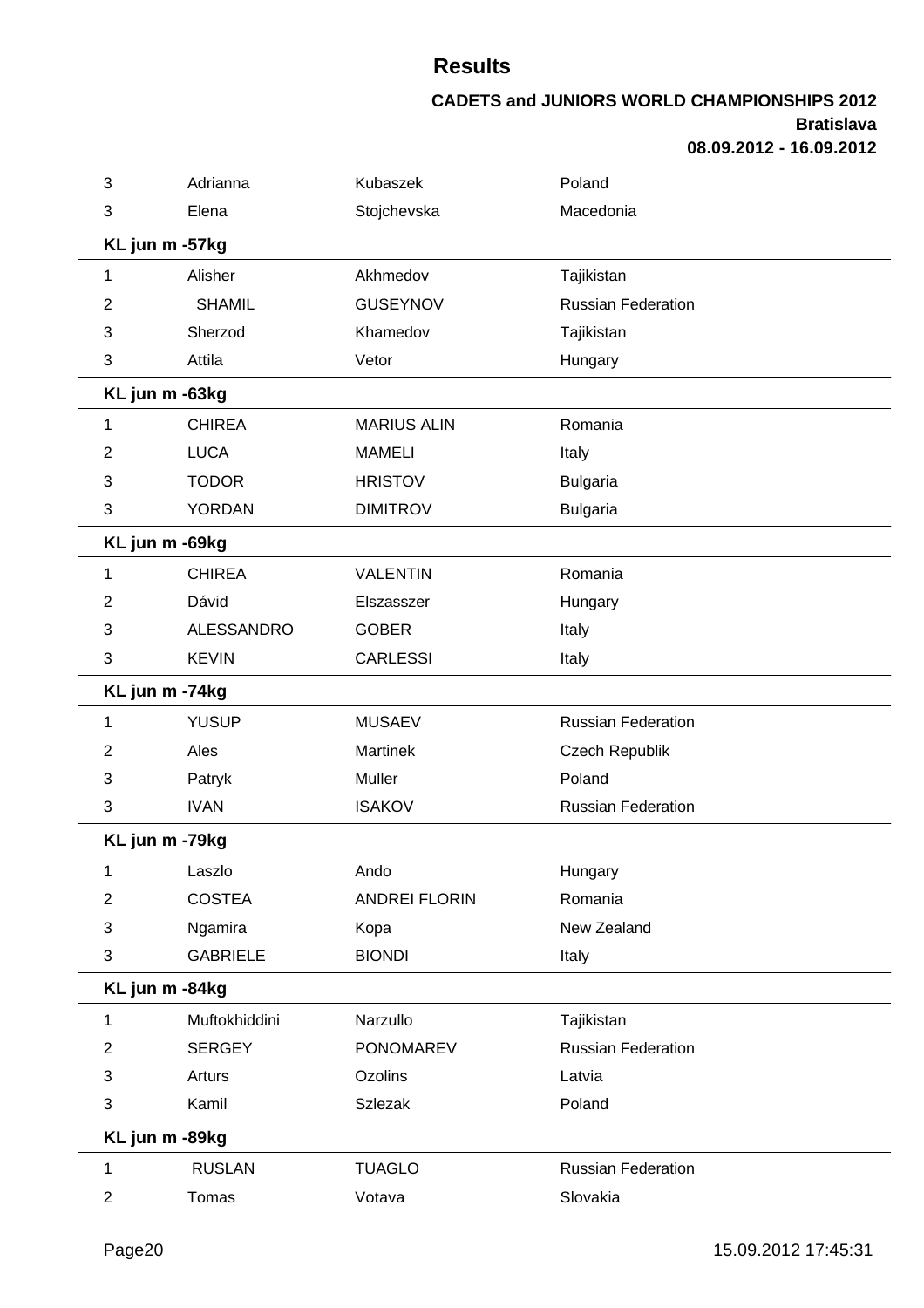|                | LC ocad f +65kg |                    |                                 |  |  |
|----------------|-----------------|--------------------|---------------------------------|--|--|
| 1              | Chantelle       | Reid               | <b>Great Britain</b>            |  |  |
| $\overline{2}$ | <b>KATY</b>     | DAL PONT           | Italy                           |  |  |
| 3              | <b>FARIZA</b>   | <b>KHASKHANOVA</b> | <b>Russian Federation</b>       |  |  |
| 3              | Marele          | Stadler            | South Afrika                    |  |  |
|                | LC ocad f-42kg  |                    |                                 |  |  |
| 1              | Palzer          | Vanessa            | Austria                         |  |  |
| $\overline{2}$ | Silvia          | Levická            | Slovakia                        |  |  |
| 3              | <b>CATERINA</b> | <b>PUCINO</b>      | Italy                           |  |  |
| 3              | <b>GRACIJA</b>  | <b>MARIC</b>       | Croatia                         |  |  |
|                | LC ocad f-46kg  |                    |                                 |  |  |
| 1              | <b>PETRA</b>    | <b>LONCAR</b>      | Croatia                         |  |  |
| $\overline{2}$ | <b>KRISTINA</b> | <b>RAVLIC</b>      | Croatia                         |  |  |
| 3              | Amanda          | Millere            | Latvia                          |  |  |
| 3              | Aleksandra      | Tokarczyk          | Poland                          |  |  |
|                | LC ocad f-50kg  |                    |                                 |  |  |
| 1              | Courtney        | Catterson          | <b>Great Britain</b>            |  |  |
| $\overline{2}$ | <b>TEJA</b>     | <b>TOPLAK</b>      | Slovenia                        |  |  |
| 3              | Nikola          | Hamerova           | Czech Republik                  |  |  |
| 3              | <b>ANA</b>      | <b>ALABER</b>      | Croatia                         |  |  |
|                | LC ocad f-55kg  |                    |                                 |  |  |
| 1              | <b>CARMELA</b>  | <b>ABBATE</b>      | Italy                           |  |  |
| $\overline{2}$ | Paris           | Jackson            | <b>Great Britain</b>            |  |  |
| 3              | Nicole          | Bannon             | Ireland                         |  |  |
| 3              | Nicole          | Huntington         | <b>Great Britain</b>            |  |  |
|                | LC ocad f -60kg |                    |                                 |  |  |
| 1              | Kitti           | Elszasszer         | Hungary                         |  |  |
| $\overline{2}$ | Nicole          | Moss               | <b>Great Britain</b>            |  |  |
| 3              | <b>NIKOLE</b>   | <b>MARANGONI</b>   | Italy                           |  |  |
| 3              | Holzinger       | Magdalena          | Austria                         |  |  |
|                | LC ocad f -65kg |                    |                                 |  |  |
| 1              | <b>KATARINA</b> | <b>CUKARIC</b>     | Croatia                         |  |  |
| $\overline{2}$ | Tatana          | Jurcickova         | Czech Republik                  |  |  |
| 3              | Kayla           | Deenan             | <b>United States of America</b> |  |  |
| 3              | <b>KARINA</b>   | <b>KARIMOVA</b>    | Russian Federation              |  |  |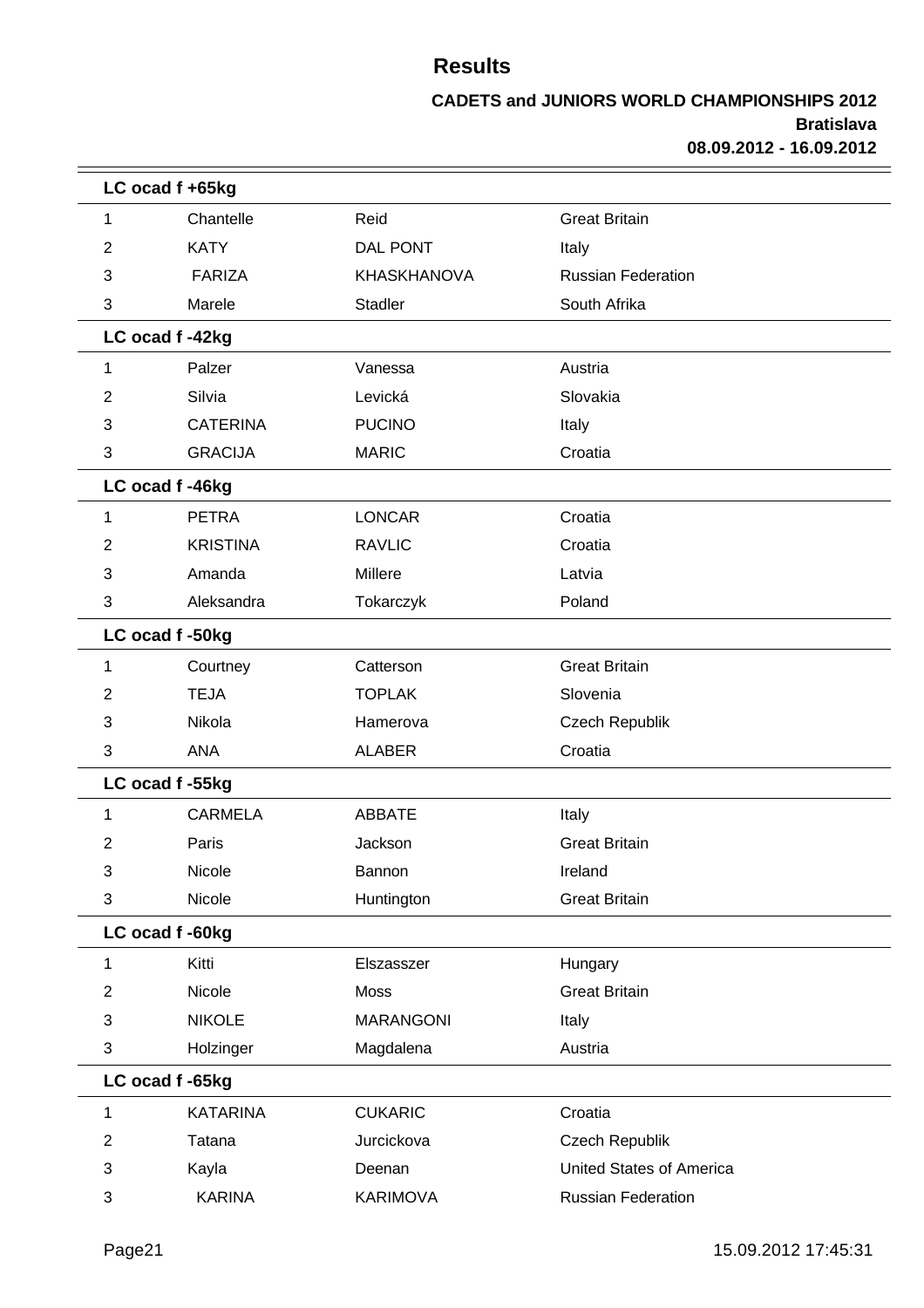|                | LC jun f +70kg   |                  |                                 |  |  |
|----------------|------------------|------------------|---------------------------------|--|--|
| 1              | <b>ELA</b>       | <b>FILIPOVIC</b> | Croatia                         |  |  |
| 2              | <b>ANASTASIA</b> | <b>KIREY</b>     | <b>Russian Federation</b>       |  |  |
| 3              | Gabriella        | Kelemen          | Hungary                         |  |  |
| 3              | <b>TUGBA</b>     | <b>TORLAK</b>    | <b>Turkey</b>                   |  |  |
|                | LC jun f-50kg    |                  |                                 |  |  |
| 1              | Lily             | De La Cour       | Ireland                         |  |  |
| 2              | Evelyn           | Makó             | Hungary                         |  |  |
| 3              | <b>DIANA</b>     | <b>TANUSHAJ</b>  | Croatia                         |  |  |
| 3              | Lenka            | Pilarcíková      | Slovakia                        |  |  |
|                | LC jun f-55kg    |                  |                                 |  |  |
| 1              | Aine             | Leonard          | Ireland                         |  |  |
| 2              | <b>NICOLE</b>    | <b>PERONA</b>    | Italy                           |  |  |
| 3              | <b>ALBINA</b>    | <b>SHUKUROVA</b> | <b>Russian Federation</b>       |  |  |
| 3              | <b>Nusa</b>      | Stefancic        | Slovenia                        |  |  |
|                | LC jun f-60kg    |                  |                                 |  |  |
| 1              | Paulina          | Jarzmik          | Poland                          |  |  |
| 2              | <b>MONICA</b>    | <b>FLORIDIA</b>  | Italy                           |  |  |
| 3              | Eniko            | Olajos           | Hungary                         |  |  |
| 3              | Kendall          | Beltran          | <b>United States of America</b> |  |  |
|                | LC jun f -65kg   |                  |                                 |  |  |
| 1              | <b>Billa</b>     | Nicole           | Austria                         |  |  |
| 2              | Ursa             | Terdin           | Slovenia                        |  |  |
| 3              | Erika            | Tartalová        | Slovakia                        |  |  |
| 3              | Danielle         | McGregor         | Ireland                         |  |  |
|                | LC jun f-70kg    |                  |                                 |  |  |
| 1              | Adrienn          | Kadas            | Hungary                         |  |  |
| $\overline{2}$ | <b>IVA</b>       | <b>FORKAPA</b>   | Croatia                         |  |  |
| 3              | <b>TINA</b>      | <b>POLETAN</b>   | Bosnia and Herzegovina          |  |  |
| 3              | Agnieszka.       | Osial            | Poland                          |  |  |
|                | LC ocad f +69kg  |                  |                                 |  |  |
| 1              | <b>ALEXEY</b>    | <b>ZHIGULOV</b>  | <b>Russian Federation</b>       |  |  |
| $\overline{2}$ | <b>FRANCESCO</b> | <b>LEOTTA</b>    | Italy                           |  |  |
| 3              | Vaclav           | Kavan            | Czech Republik                  |  |  |
| 3              | <b>DANIJEL</b>   | <b>DOKMANIC</b>  | Croatia                         |  |  |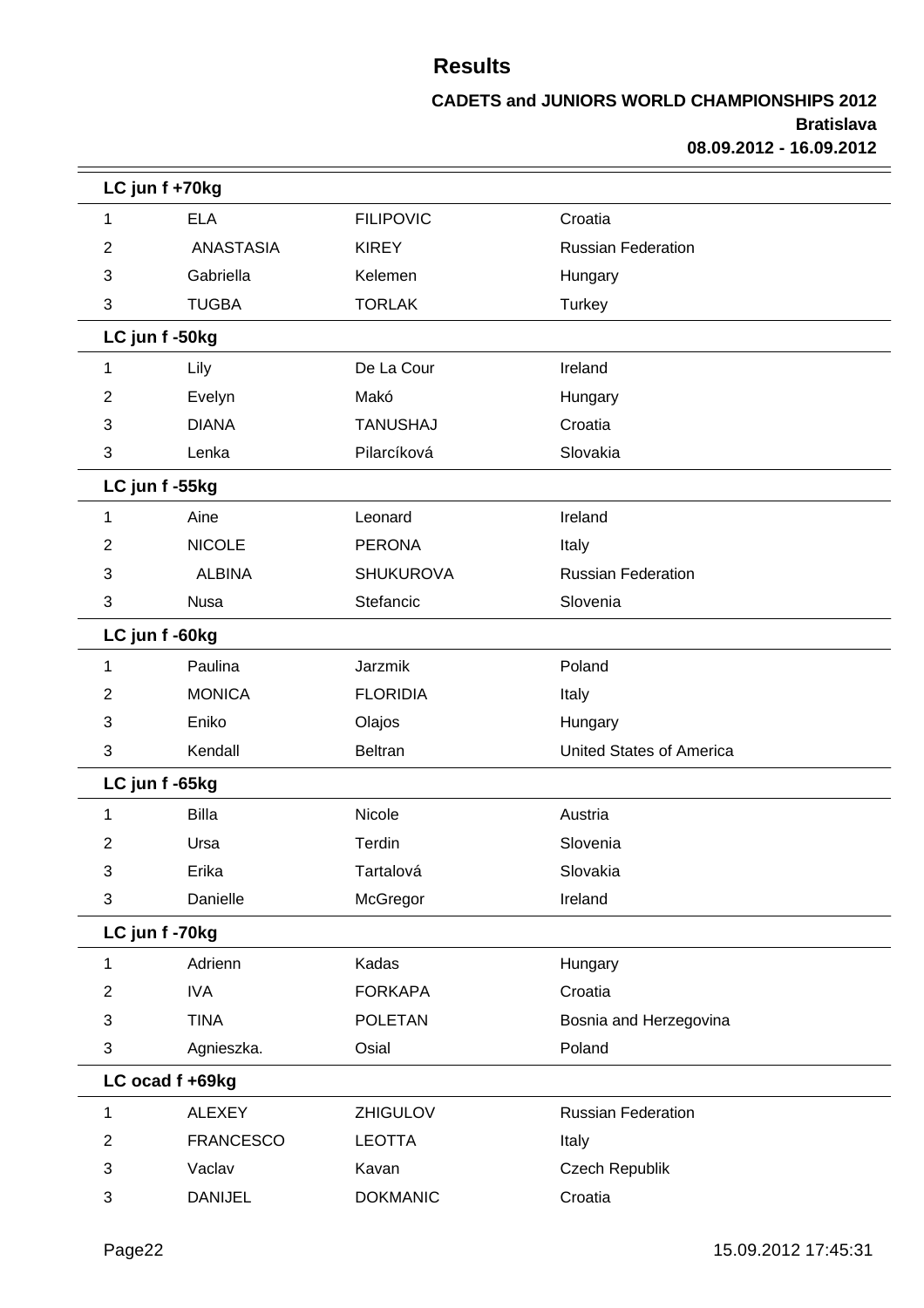|                | LC ocad m -42kg  |                      |                           |  |
|----------------|------------------|----------------------|---------------------------|--|
| 1              | Eoghan           | Stephenson           | Ireland                   |  |
| 2              | <b>VASILY</b>    | <b>USHAKOV</b>       | <b>Russian Federation</b> |  |
| 3              | Komron           | Jamilov              | Tajikistan                |  |
| 3              | <b>DEJAN</b>     | <b>KOCIPER</b>       | Slovenia                  |  |
|                | LC ocad m -47kg  |                      |                           |  |
| 1              | Cathal           | Dowd                 | Ireland                   |  |
| 2              | <b>DIMITAR</b>   | <b>VASILEV</b>       | <b>Bulgaria</b>           |  |
| 3              | <b>DMITRII</b>   | ARISTARKHOV          | <b>Russian Federation</b> |  |
| 3              | Hushnud          | Sherhonov            | Tajikistan                |  |
|                | LC ocad m -52kg  |                      |                           |  |
| 1              | Elijah           | Everill              | <b>Great Britain</b>      |  |
| 2              | Erich            | Nicnik               | Slovakia                  |  |
| 3              | <b>Niall</b>     | Carroll              | Ireland                   |  |
| 3              | <b>OLEKSANDR</b> | <b>SERGIIENKO</b>    | Ukraine                   |  |
|                | LC ocad m -57kg  |                      |                           |  |
| 1              | <b>ARTUR</b>     | <b>KHASYANOV</b>     | <b>Russian Federation</b> |  |
| 2              | <b>VALERII</b>   | YAKOVLEV             | Ukraine                   |  |
| 3              | Dániel           | Hegyesi              | Hungary                   |  |
| 3              | <b>ANTONIO</b>   | <b>FURLONI</b>       | Italy                     |  |
|                | LC ocad m -63kg  |                      |                           |  |
| 1              | Christian        | McNeish              | <b>Great Britain</b>      |  |
| 2              | <b>HRVOJE</b>    | <b>STAKOR</b>        | Croatia                   |  |
| 3              | <b>MAKSIM</b>    | <b>GIBADULLIN</b>    | <b>Russian Federation</b> |  |
| 3              | Christopher      | Jackson              | <b>Great Britain</b>      |  |
|                | LC ocad m -69kg  |                      |                           |  |
| 1              | <b>STEPAN</b>    | YUZDENSKIY           | <b>Russian Federation</b> |  |
| $\overline{2}$ | <b>GENNADIY</b>  | <b>STOLYAREVSKIY</b> | <b>Russian Federation</b> |  |
| 3              | Edward           | Heidt                | Germany                   |  |
| 3              | Sándor           | Bárdosi              | Hungary                   |  |
|                | LC jun m +94kg   |                      |                           |  |
| 1              | Mark             | Pryor                | <b>Great Britain</b>      |  |
| 2              | <b>RUSLAN</b>    | <b>GADZHIEV</b>      | <b>Russian Federation</b> |  |
| 3              | <b>ERDAL</b>     | ES                   | <b>Turkey</b>             |  |
| 3              | Lovric           | Marko                | Austria                   |  |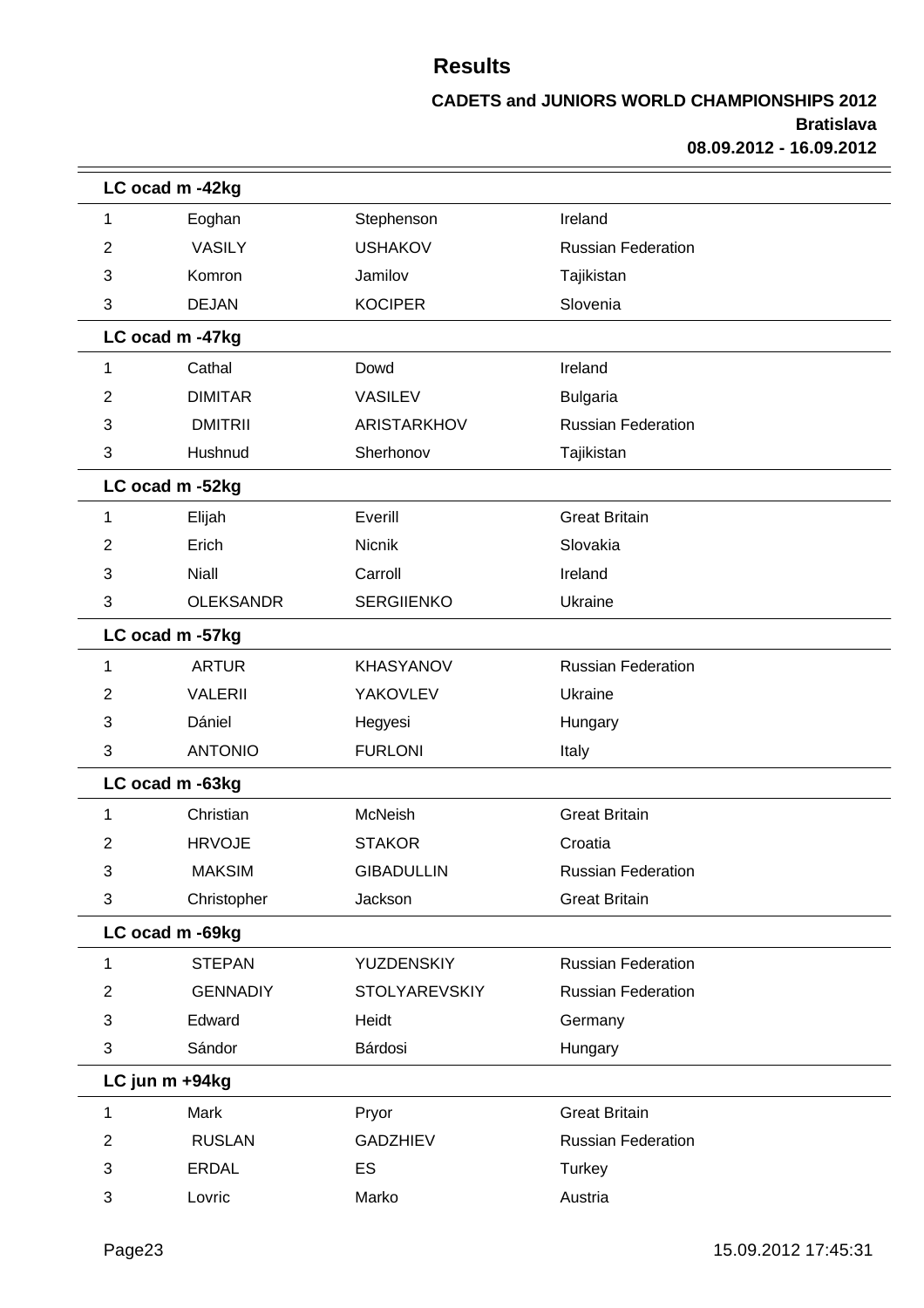|                | LC jun m - 94kg |                      |                           |  |
|----------------|-----------------|----------------------|---------------------------|--|
| 1              | <b>MARKO</b>    | <b>FILIPOVIC</b>     | Croatia                   |  |
| 2              | Ádám            | Farkas               | Hungary                   |  |
| 3              | <b>IVAN</b>     | <b>BLASHCHUK</b>     | Italy                     |  |
| 3              | Tomasz          | Koniarski            | Poland                    |  |
|                | LC jun m -57kg  |                      |                           |  |
| 1              | Alexandr        | Lebedev              | <b>Russian Federation</b> |  |
| 2              | Aron            | OConner              | Ireland                   |  |
| 3              | Alisher         | Akhmedov             | Tajikistan                |  |
| 3              | Norbert         | Rizmayer             | Hungary                   |  |
|                | LC jun m -63kg  |                      |                           |  |
| 1              | Dessi           | Leonard              | Ireland                   |  |
| 2              | <b>MARKO</b>    | <b>STOJANOVIC</b>    | Croatia                   |  |
| 3              | <b>ADAM</b>     | <b>BLAUHORN</b>      | Croatia                   |  |
| 3              | <b>CHIREA</b>   | <b>MARIUS ALIN</b>   | Romania                   |  |
|                | LC jun m -69kg  |                      |                           |  |
| 1              | <b>TIBOR</b>    | <b>ILEC</b>          | Croatia                   |  |
| 2              | <b>ROBERT</b>   | <b>BASARA</b>        | Croatia                   |  |
| 3              | Juraj           | Hollan               | Slovakia                  |  |
| 3              | <b>Bernard</b>  | Rayan                | France                    |  |
|                | LC jun m -74kg  |                      |                           |  |
| 1              | <b>MARKO</b>    | <b>OPCIVAC</b>       | Croatia                   |  |
| 2              | <b>IVAN</b>     | <b>ISAKOV</b>        | <b>Russian Federation</b> |  |
| 3              | Vejux           | Thomas               | France                    |  |
| 3              | Ales            | Martinek             | Czech Republik            |  |
|                | LC jun m -79kg  |                      |                           |  |
| 1              | Peter           | Zaar                 | Germany                   |  |
| $\overline{2}$ | <b>ALVIN</b>    | <b>ALIŠIC</b>        | Croatia                   |  |
| 3              | Gabriel         | Pempel               | Germany                   |  |
| 3              | <b>COSTEA</b>   | <b>ANDREI FLORIN</b> | Romania                   |  |
|                | LC jun m -84kg  |                      |                           |  |
| 1              | Muftokhiddini   | Narzullo             | Tajikistan                |  |
| 2              | <b>NURI</b>     | <b>CINAR</b>         | <b>Turkey</b>             |  |
| 3              | Mark            | <b>Brecht</b>        | Germany                   |  |
| 3              | Dávid           | Vass                 | Hungary                   |  |